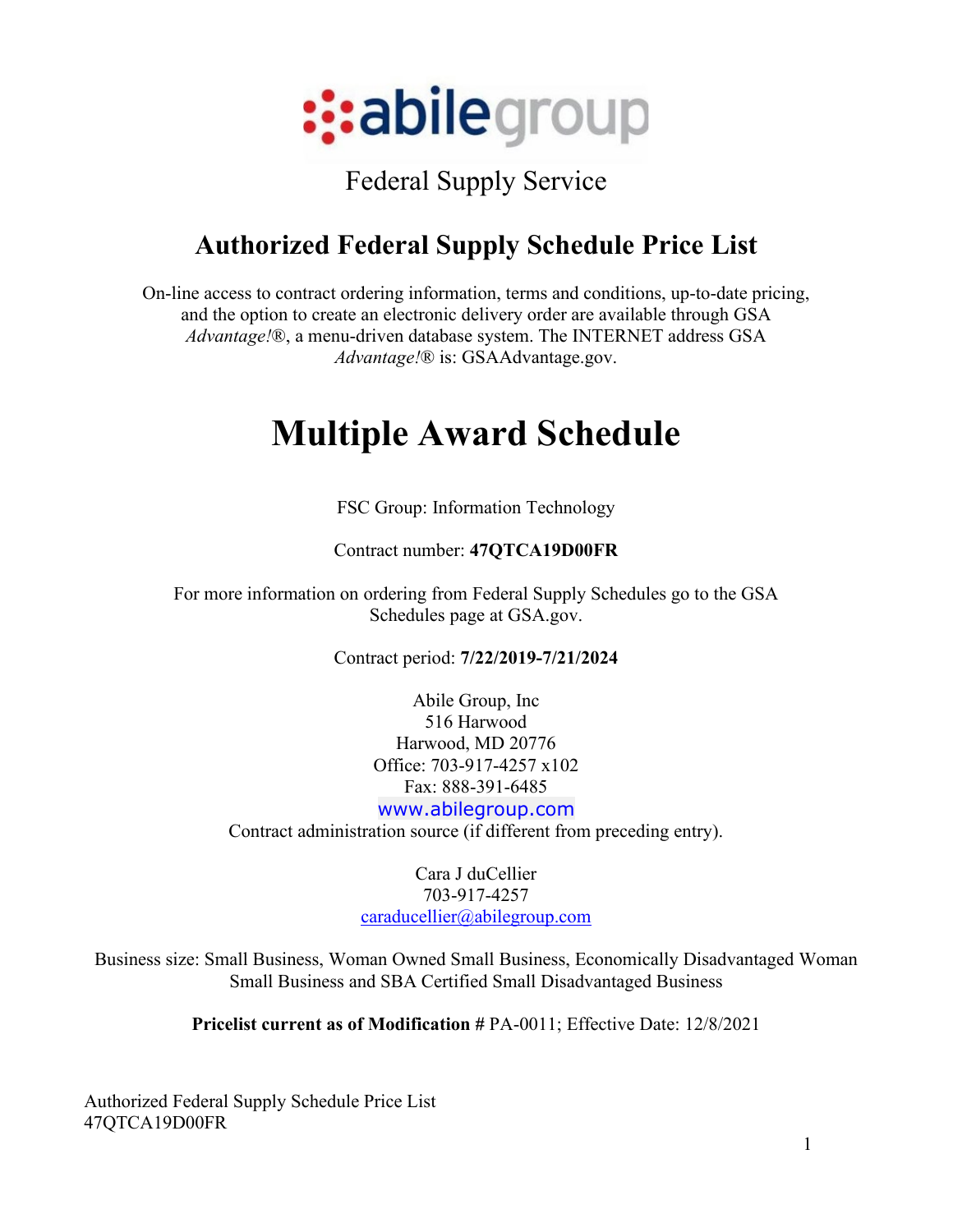

#### CUSTOMER INFORMATION

1a. Table of awarded special item number(s) with appropriate cross-reference to item descriptions and awarded price(s).

| <b>SINs</b>      | <b>SIN</b> Title                                        |
|------------------|---------------------------------------------------------|
| 54151S           | <b>Information Technology Professional Services</b>     |
| <b>54151HACS</b> | <b>Highly Adaptive Cybersecurity Services</b><br>(HACS) |
| $\Omega$ M       | Order-Level Materials (OLMs)                            |

1b. Identification of the lowest priced model number and lowest unit price for that model for each special item number awarded in the contract. This price is the Government price based on a unit of one, exclusive of any quantity/dollar volume, prompt payment, or any other concession affecting price. Those contracts that have unit prices based on the geographic location of the customer, should show the range of the lowest price, and cite the areas to which the prices apply. See Page 4

1c. If the Contractor is proposing hourly rates, a description of all corresponding commercial job titles, experience, functional responsibility and education for those types of employees or subcontractors who will perform services shall be provided. If hourly rates are not applicable, indicate "Not applicable" for this item. – Page 5

- 2. Maximum order: \$500,000
- 3. Minimum order: \$100
- 4. Geographic coverage (delivery area). V-48 States, DC

5. Point(s) of production (city, county, and State or foreign country). N/A

6. Discount from list prices or statement of net price. Government Net Prices (discounts already deducted.)

7. Quantity discounts. None offered

8. Prompt payment terms. Information for Ordering Offices: Prompt payment terms cannot be negotiated out of the contractual agreement in exchange for other concessions. Net 30 days

9. Foreign items (list items by country of origin). Not Applicable

10a. Time of delivery. (Contractor insert number of days.) Contact Contractor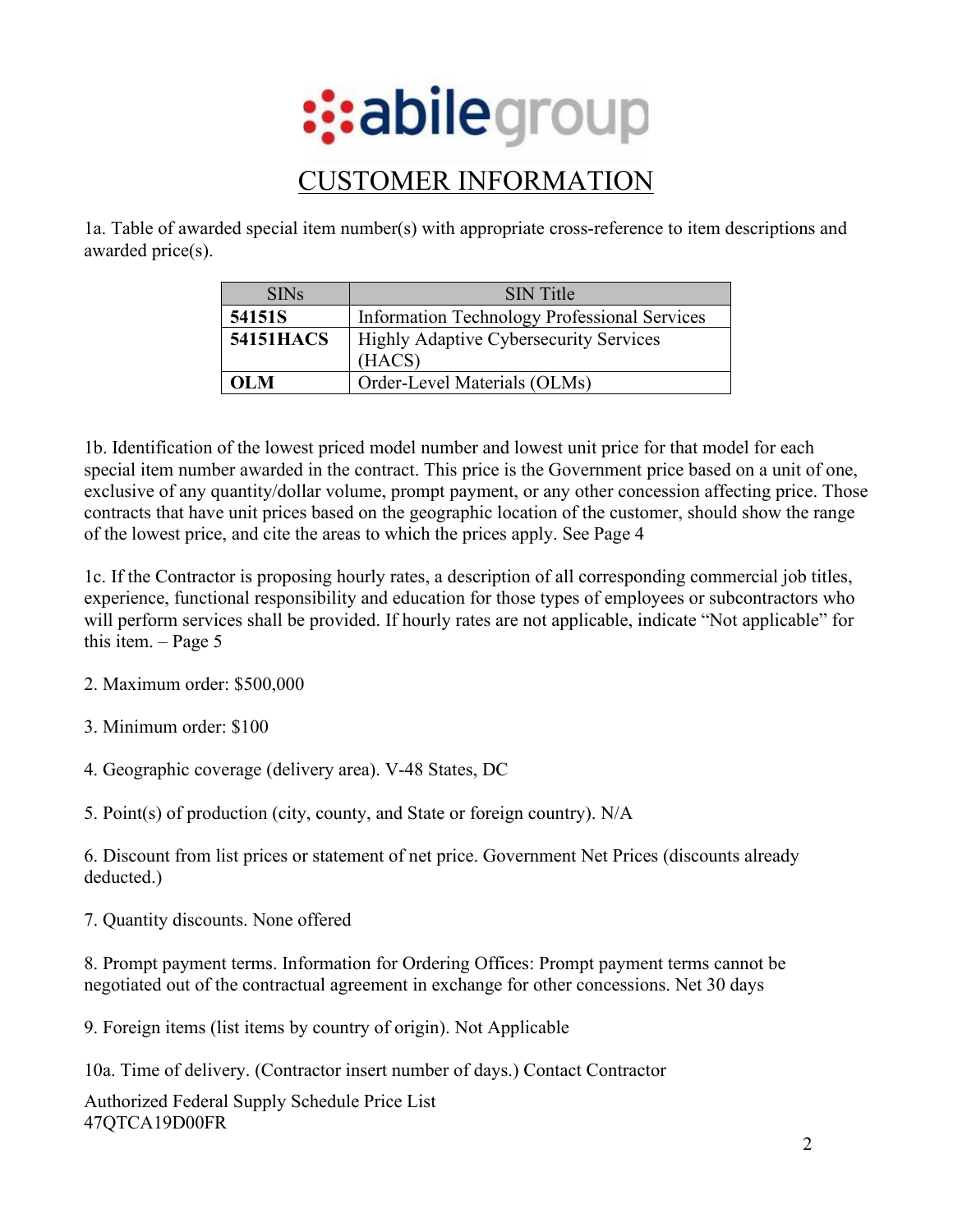

10b. Expedited Delivery. Items available for expedited delivery are noted in this price list. Contact Contractor

10c. Overnight and 2-day delivery. Contact Contractor

10d. Urgent Requirements. Contact Contractor

11. F.O.B. point(s). Destination

12a. Ordering address(es).

Abile Group, Inc. 516 Harwood Rd Harwood, MD 20776 Office: 703-917-4257 x102 Fax: 888-391-6485

12b. Ordering procedures: For supplies and services, the ordering procedures, information on Blanket Purchase Agreements (BPA's) are found in Federal Acquisition Regulation (FAR) 8.405-3.

13. Payment address(es).

Abile Group, Inc. 516 Harwood Rd Harwood, MD 20776

14. Warranty provision. Standard Commercial Warranty Terms & Conditions

15. Export packing charges, if applicable. Not Applicable

16. Terms and conditions of rental, maintenance, and repair (if applicable). Not Applicable

17. Terms and conditions of installation (if applicable). Not Applicable

18a. Terms and conditions of repair parts indicating date of parts price lists and any discounts from list prices (if applicable). Not Applicable

18b. Terms and conditions for any other services (if applicable). Not Applicable

19. List of service and distribution points (if applicable). Not Applicable

Authorized Federal Supply Schedule Price List 47QTCA19D00FR 20. List of participating dealers (if applicable). Not Applicable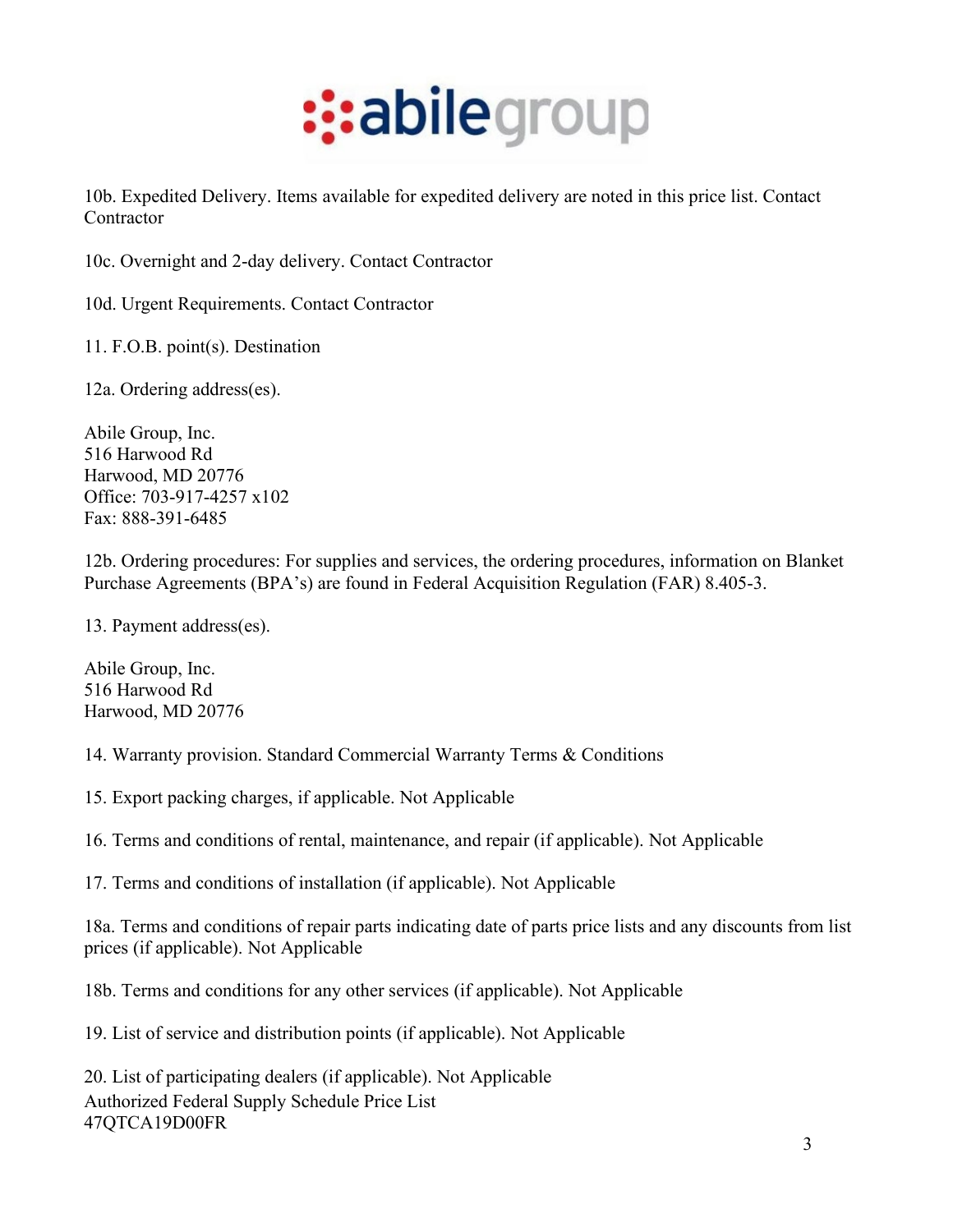

21. Preventive maintenance (if applicable). Not Applicable

22a. Special attributes such as environmental attributes (e.g., recycled content, energy efficiency, and/or reduced pollutants). Not Applicable

22b. If applicable, indicate that Section 508 compliance information is available on Electronic and Information Technology (EIT) supplies and services and show where full details can be found (e.g. contractor's website or other location.) The EIT standards can be found at: [www.Section508.gov/.](http://www.section508.gov/)

23. Data Universal Number System (DUNS) number. 614370000

24. Notification regarding registration in System for Award Management (SAM) database. Contractor registered and active in SAM

#### **LABOR CATEGORY RATES GSA SCHEDULE CONTRACT**

| <b>SIN</b> | <b>LCAT</b>                             | 7/22/2019-<br>7/21/2020 | 7/22/2020-<br>7/21/2021 | 7/22/2021-<br>7/21/2022 | 7/22/2022-<br>7/21/2023 | 7/22/2023-<br>7/21/2024 |
|------------|-----------------------------------------|-------------------------|-------------------------|-------------------------|-------------------------|-------------------------|
| 54151S     | Systems Administrator I                 | \$61.63                 | \$62.99                 | \$64.37                 | \$65.79                 | \$67.24                 |
| 54151S     | Systems Administrator II                | \$72.52                 | \$74.11                 | \$75.74                 | \$77.41                 | \$79.11                 |
| 54151S     | Systems Engineer I                      | \$120.65                | \$123.31                | \$126.02                | \$128.79                | \$131.62                |
| 54151S     | Network Engineer III                    | \$126.30                | \$129.08                | \$131.92                | \$134.82                | \$137.79                |
| 54151S     | <b>Systems Engineer III</b>             | \$134.35                | \$137.31                | \$140.33                | \$143.42                | \$146.57                |
| 54151S     | <b>Business Analyst I</b>               | \$72.64                 | \$74.23                 | \$75.87                 | \$77.54                 | \$79.24                 |
| 54151S     | <b>Business Analyst II</b>              | \$78.62                 | \$80.35                 | \$82.11                 | \$83.92                 | \$85.77                 |
| 54151S     | <b>Business Analyst III</b>             | \$90.61                 | Ś.<br>92.60             | Ś.<br>94.64             | \$96.72                 | \$98.85                 |
| 54151S     | Information Assurance Engineer II       | \$139.64                | \$142.71                | \$145.85                | \$149.06                | \$152.34                |
| 54151S     | <b>Information Assurance Engineer I</b> | \$90.72                 | \$92.71                 | \$94.75                 | \$96.84                 | Ś.<br>98.97             |
| 54151S     | Systems Engineer II                     | \$127.20                | \$130.00                | \$132.86                | \$135.78                | \$138.77                |
| 54151S     | <b>Systems Administrator III</b>        | \$95.38                 | \$97.48                 | \$99.62                 | \$101.81                | \$104.05                |
| 54151S     | Network Engineer II                     | \$117.86                | \$120.45                | \$123.10                | \$125.81                | \$128.57                |
| 54151S     | <b>IT Project Manager</b>               | \$117.28                | \$119.86                | \$122.50                | \$125.19                | \$127.95                |
| 54151S     | IT Subject Matter Expert I              | \$136.83                | \$139.84                | \$142.91                | \$146.06                | \$149.27                |
| 54151S     | IT Project Manager III                  | \$138.06                | \$141.09                | \$144.20                | \$147.37                | \$150.61                |
| 54151S     | IT Subject Matter Expert II             | \$167.28                | \$170.96                | \$174.72                | \$178.56                | \$182.49                |
| 54151S     | <b>Enterprise Architect</b>             | \$177.83                | \$181.75                | \$185.75                | \$189.83                | \$194.01                |
| 54151S     | <b>IT Subject Matter Expert III</b>     | \$212.14                | \$216.81                | \$221.58                | \$226.45                | \$231.44                |

(All rates below include IFF)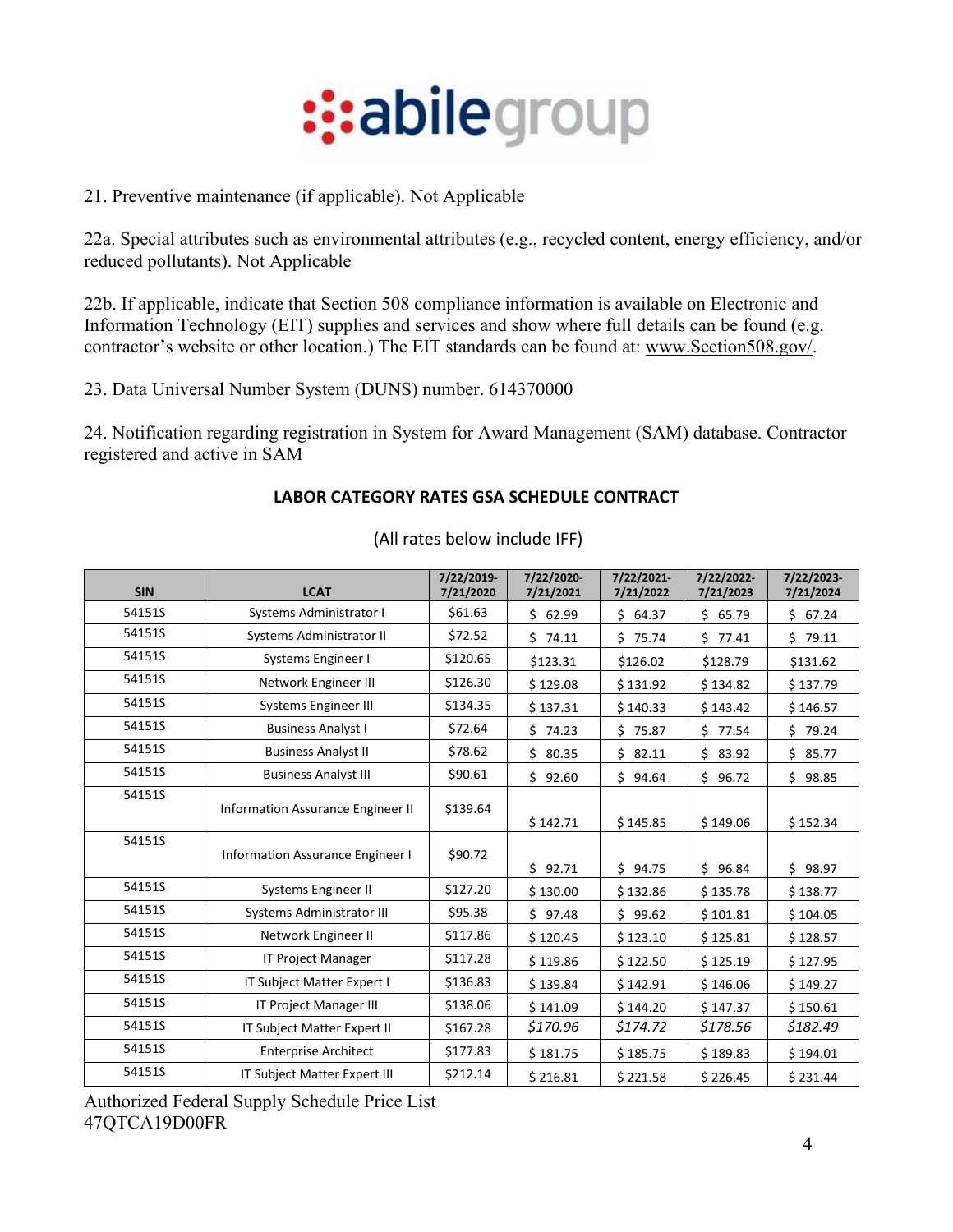| 54151HACS | <b>Cyber Security Engineer 1</b>               | \$88.66  | \$90.61  | \$92.61  | \$94.64  |
|-----------|------------------------------------------------|----------|----------|----------|----------|
| 54151HACS | <b>Cyber Security Manager 2</b>                | \$116.23 | \$118.79 | \$121.40 | \$124.08 |
| 54151HACS | <b>Cyber Security Manager 3</b>                | \$134.35 | \$137.31 | \$140.33 | \$143.42 |
| 54151HACS | Information Assurance Specialist 1             | \$72.52  | \$74.11  | \$75.74  | \$77.41  |
| 54151HACS | Information Assurance Specialist 3             | \$128.78 | \$131.62 | \$134.51 | \$137.47 |
| 54151HACS | <b>Cyber Security Analyst II</b>               | \$96.02  | \$98.14  | \$100.29 | \$102.50 |
| 54151HACS | <b>Cyber Security Engineer 3</b>               | \$135.12 | \$138.09 | \$141.13 | \$144.23 |
| 54151HACS | <b>Cyber Security Engineer 2</b>               | \$111.37 | \$113.82 | \$116.32 | \$118.88 |
| 54151HACS | <b>Cyber Security Analyst I</b>                | \$81.83  | \$83.63  | \$85.47  | \$87.35  |
| 54151HACS | Information Assurance Engineer 4               | \$142.44 | \$145.57 | \$148.77 | \$152.05 |
| 54151HACS | <b>Cyber Security Subject Matter</b><br>Expert | \$177.46 | \$181.37 | \$185.36 | \$189.44 |

#### **Labor Category Descriptions**

| <b>SIN</b> | Labor<br>Category               | <b>Functional</b><br><b>Responsibility</b>                                                                                                                                                                                                                                                                                                                                                                    | <b>Minimum</b><br><b>Education</b> | <b>Minimum</b><br><b>Years</b><br><b>Experience</b> | <b>Security</b><br><b>Clearance</b> |
|------------|---------------------------------|---------------------------------------------------------------------------------------------------------------------------------------------------------------------------------------------------------------------------------------------------------------------------------------------------------------------------------------------------------------------------------------------------------------|------------------------------------|-----------------------------------------------------|-------------------------------------|
| 54151S     | <b>Systems</b><br>Administrator | System Administrator I<br>is responsible for<br>supporting specific<br>tasks relating to the<br>operations of IT<br>systems. Under<br>direction, the System<br>Administrator I<br>performs basic<br>technical tasks relating<br>to the upkeep,<br>configuration, and<br>reliable operation of<br>system, network,<br>storage, and cloud-<br>based technologies.<br>System Administrator I<br>has junior level | Associate's<br>Degree              | 1                                                   | No                                  |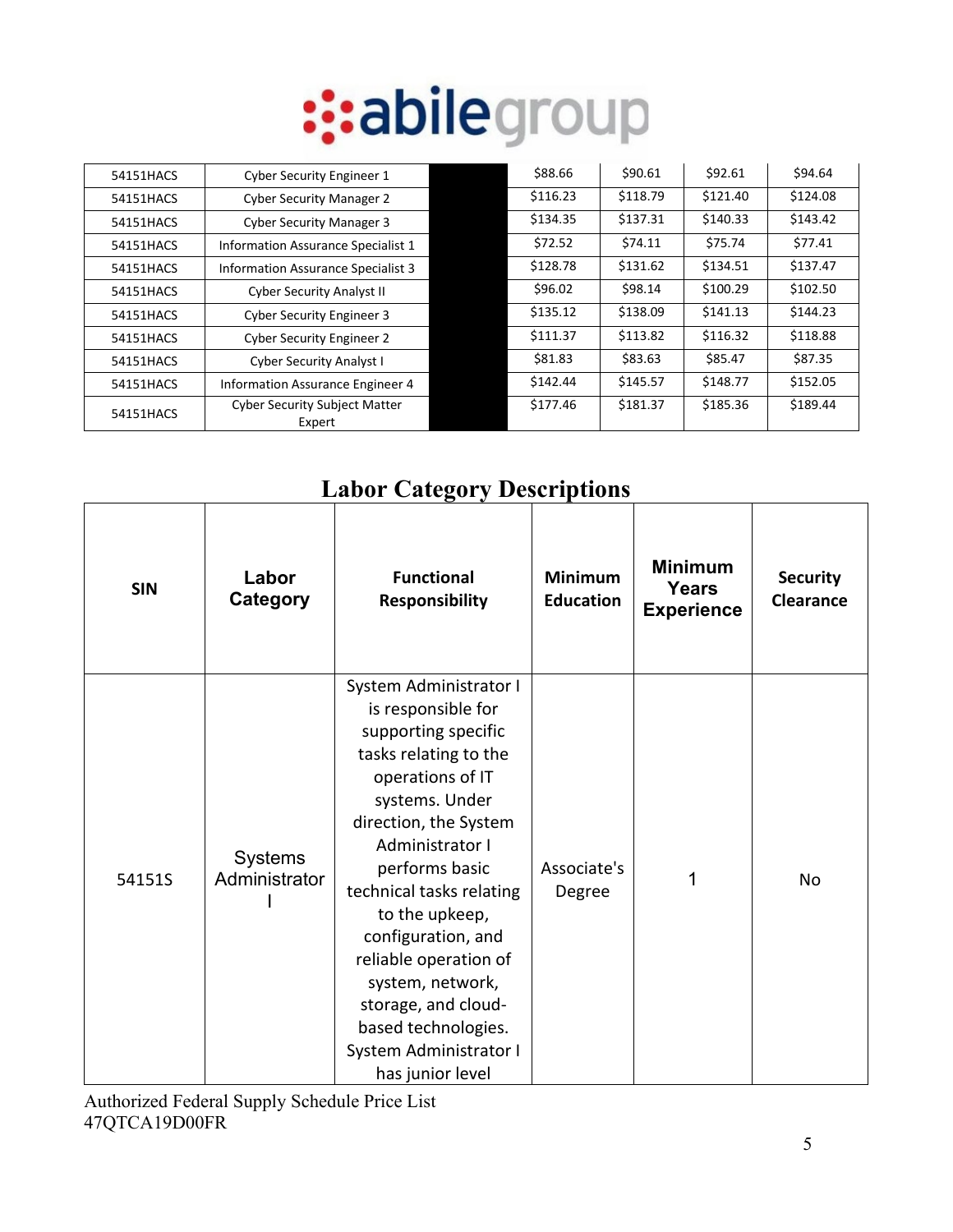

|        |                                                 | technical skills relating<br>to the technologies<br>used in the operation<br>of the IT system.                                                                                                                                                                                                                                                                                                                                                                                                                                                  |                       |   |    |
|--------|-------------------------------------------------|-------------------------------------------------------------------------------------------------------------------------------------------------------------------------------------------------------------------------------------------------------------------------------------------------------------------------------------------------------------------------------------------------------------------------------------------------------------------------------------------------------------------------------------------------|-----------------------|---|----|
| 54151S | <b>Systems</b><br>Administrator<br>$\mathbf{I}$ | <b>System Administrator</b><br>II is responsible for<br>maintaining specific<br>systems within the IT<br>environment. As<br>required, the System<br>Administrator II is<br>responsible for the<br>maintenance,<br>configuration,<br>upkeep, and reliable<br>operation of his/her<br>assigned systems,<br>networks, storage,<br>and cloud-based<br>technologies. System<br><b>Administrator II has</b><br>mid-level technical<br>skills relating to the<br>technologies or<br>scripting languages<br>used in the operation<br>of the IT systems. | Associate's<br>Degree | 3 | No |
| 54151S | <b>Systems</b><br>Engineer I                    | Duties will include<br>performing, leading,<br>and coordinating<br>activities for the<br>development of<br>complex information<br>technology systems<br>in one or more of the<br>following areas:<br>requirements<br>analysis, design<br>analysis, design,                                                                                                                                                                                                                                                                                      | Bachelor's<br>Degree  | 5 | No |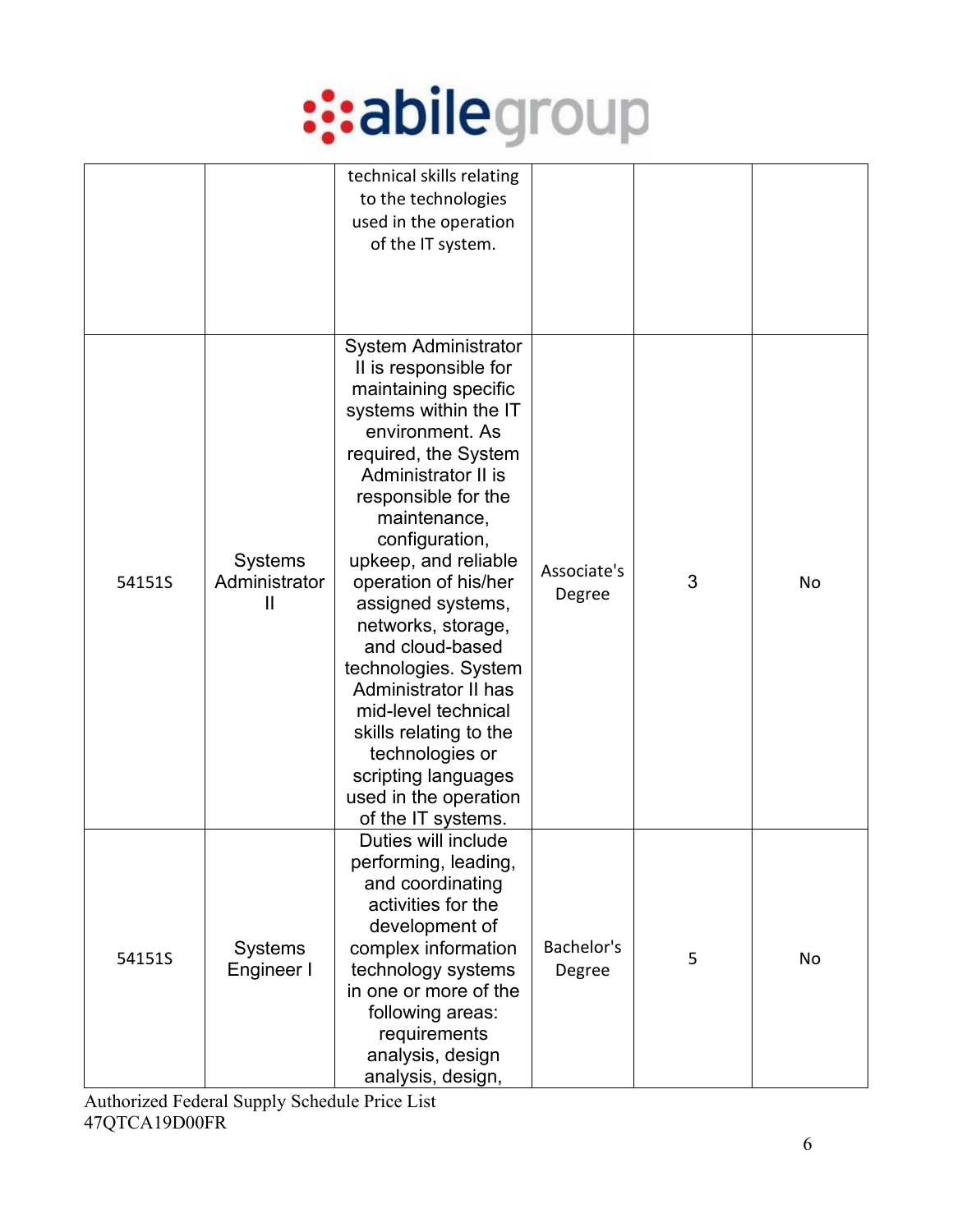|        |                                | programming,<br>software integration,<br>documentation, test<br>and evaluation, and<br>other technical tasks.                                                                                                                                                                                                                                                                                                                                                                                                                                                                                                              |                      |   |    |
|--------|--------------------------------|----------------------------------------------------------------------------------------------------------------------------------------------------------------------------------------------------------------------------------------------------------------------------------------------------------------------------------------------------------------------------------------------------------------------------------------------------------------------------------------------------------------------------------------------------------------------------------------------------------------------------|----------------------|---|----|
| 54151S | <b>Network</b><br>Engineer III | Analyzes local and<br>wide area network<br>systems, including<br>planning, designing,<br>evaluating, selecting<br>operating systems<br>and protocol suites<br>and configuring<br>communication<br>media with<br>concentrators,<br>bridges and other<br>devices. Resolves<br>interoperability<br>problems to obtain<br>operation across all<br>platforms including e-<br>mail, files transfer,<br>multimedia,<br>teleconferencing and<br>the like. Configures<br>systems to user<br>environments.<br>Support acquisition of<br>hardware and<br>software. Provides<br>guidance and<br>supervision to daily<br>support staff. | Bachelor's<br>Degree | 6 | No |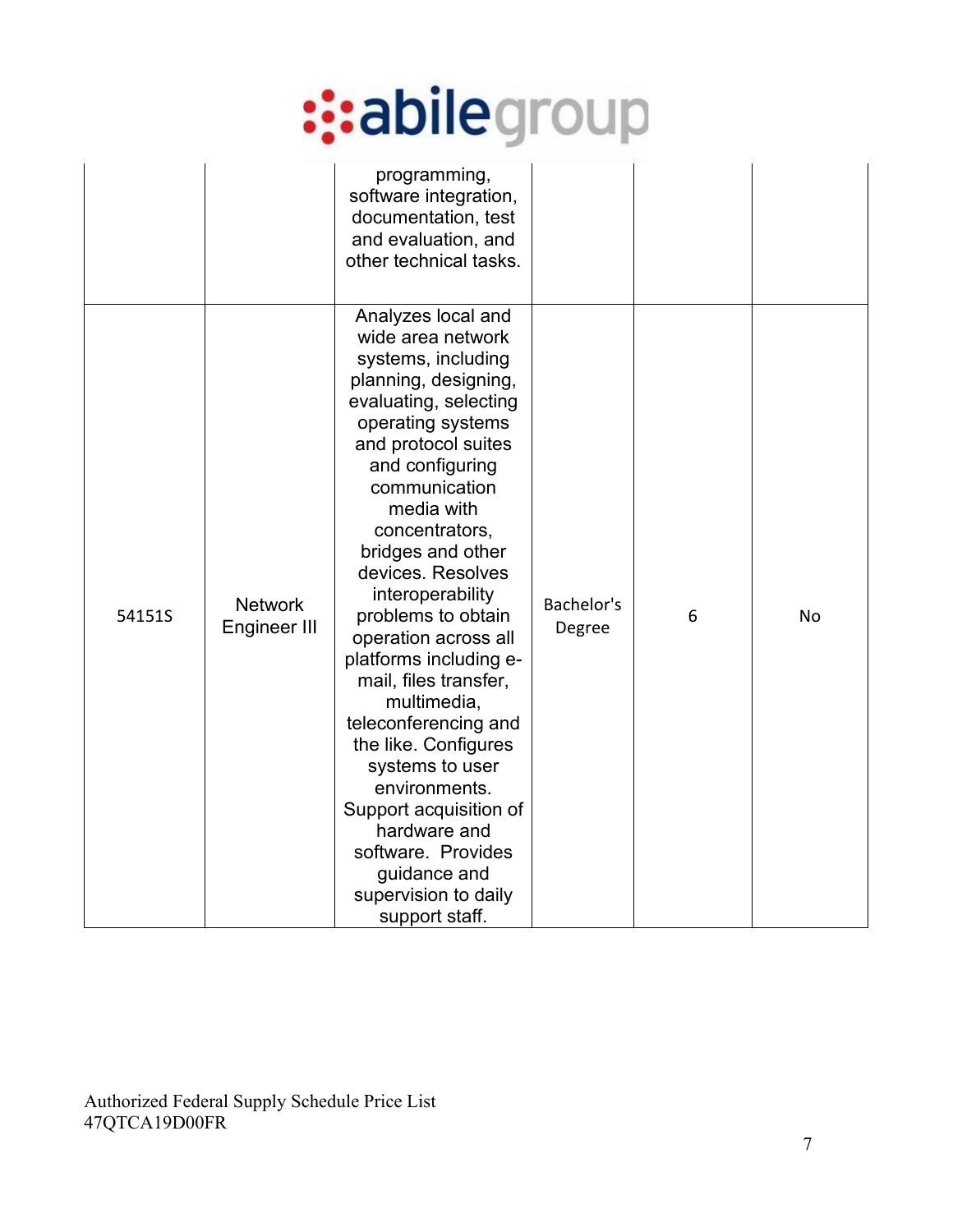| 54151S | <b>Systems</b><br>Engineer III | Duties will include<br>performing, leading,<br>and coordinating<br>activities for the<br>development of<br>complex information<br>technology systems<br>in one or more of the<br>following areas:<br>requirements<br>analysis, design<br>analysis, design,<br>programming,<br>software integration,<br>documentation, test<br>and evaluation, and<br>other technical tasks.<br>Performs quality<br>assurance tasks,<br>when required.<br>Provides guidance<br>and supervision to<br>daily support staff. | Bachelor's<br>Degree  | 7 | No |
|--------|--------------------------------|----------------------------------------------------------------------------------------------------------------------------------------------------------------------------------------------------------------------------------------------------------------------------------------------------------------------------------------------------------------------------------------------------------------------------------------------------------------------------------------------------------|-----------------------|---|----|
| 54151S | <b>Business</b><br>Analyst I   | Responsible for<br>reviewing and<br>analyzing Business<br>Systems and user<br>needs. Formulates<br>systems to parallel<br>overall business<br>strategies. Applies<br>commonly used<br>concepts, practices and<br>procedures. Relies on<br>instructions and pre-<br>established guidelines<br>to perform the<br>functions of the job.<br>Works under<br>immediate supervision.                                                                                                                            | Associate's<br>Degree | 3 | No |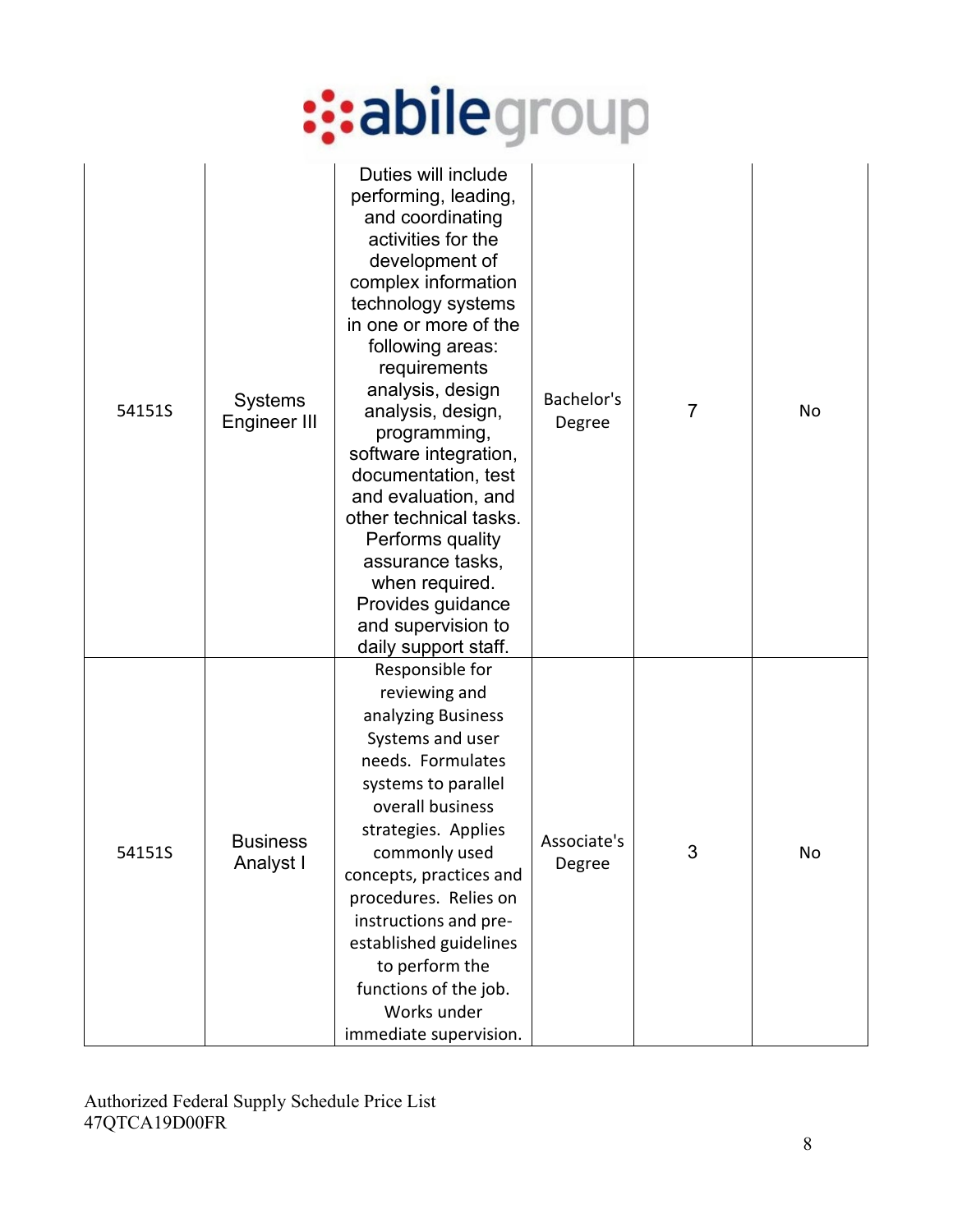| 54151S | <b>Business</b><br><b>Analyst II</b> | Responsible for<br>reviewing, analyzing<br>and evaluating<br>business systems and<br>user needs.<br>Formulates systems to<br>parallel overall<br>business strategies.<br>Applies knowledge of<br>commonly used<br>concepts, practices and<br>procedures. Familiar<br>with data models and<br>use of appropriate<br>tools. Gathers and<br>interprets data from<br>multiple channels.<br>Supports research and<br>quantitative analysis.                       | Bachelor's<br>Degree | 1              | No |
|--------|--------------------------------------|--------------------------------------------------------------------------------------------------------------------------------------------------------------------------------------------------------------------------------------------------------------------------------------------------------------------------------------------------------------------------------------------------------------------------------------------------------------|----------------------|----------------|----|
| 54151S | <b>Business</b><br>Analyst III       | Responsible for<br>reviewing, analyzing<br>and evaluating<br>business systems and<br>user needs.<br>Formulates systems to<br>parallel overall<br>business strategies.<br>Applies knowledge of<br>commonly used<br>concepts, practices and<br>procedures. Familiar<br>with data models and<br>use of appropriate<br>tools. Gathers and<br>interprets data from<br>multiple channels.<br>Leads research and<br>quantitative analysis.<br>Provides guidance and | Bachelor's<br>Degree | $\overline{2}$ | No |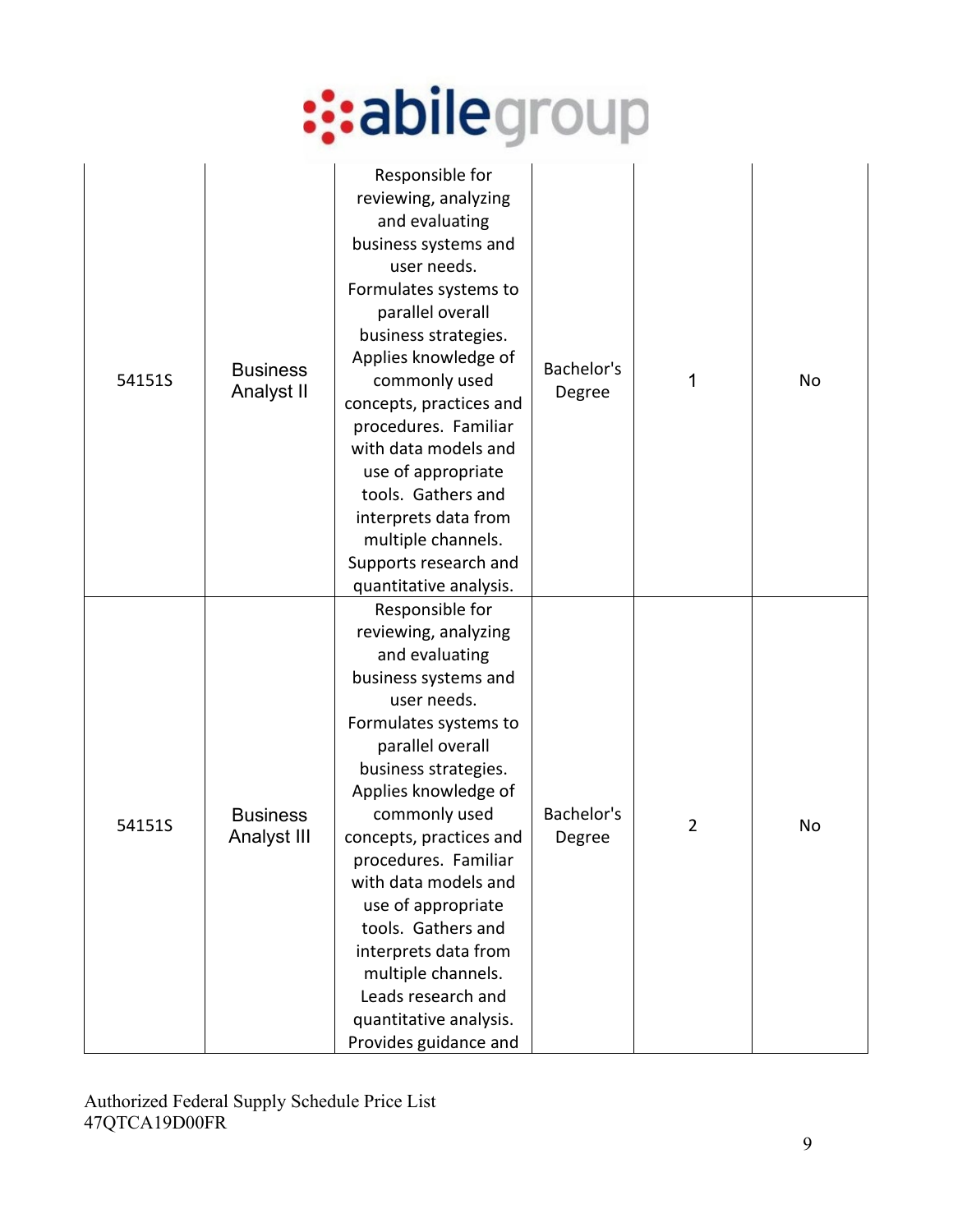|        |                                         | supervision to daily<br>support staff.                                                                                                                                                                                                                                                                                                                                                                              |                      |                |    |
|--------|-----------------------------------------|---------------------------------------------------------------------------------------------------------------------------------------------------------------------------------------------------------------------------------------------------------------------------------------------------------------------------------------------------------------------------------------------------------------------|----------------------|----------------|----|
| 54151S | Information<br>Assurance<br>Engineer II | Responsible for<br>technical information<br>assurance<br>engineering efforts<br>which may include:<br>network/server<br>scanning, patching,<br>mitigation,<br>assessment,<br>authorization and<br>compliance.<br>Requires<br>comprehension of<br>FISMA, RMF, and<br>NIST-800 SPs. May<br>be responsible for<br>both local<br>and remote systems.<br>Provides guidance<br>and supervision to<br>daily support staff. | Bachelor's<br>Degree | 8              | No |
| 54151S | Information<br>Assurance<br>Engineer I  | Responsible for<br>technical information<br>assurance<br>engineering efforts<br>which may include:<br>network/server<br>scanning, patching,<br>mitigation,<br>assessment,<br>authorization and<br>compliance.<br><b>Requires</b><br>comprehension of<br>FISMA, RMF, and                                                                                                                                             | Bachelor's<br>Degree | $\overline{2}$ | No |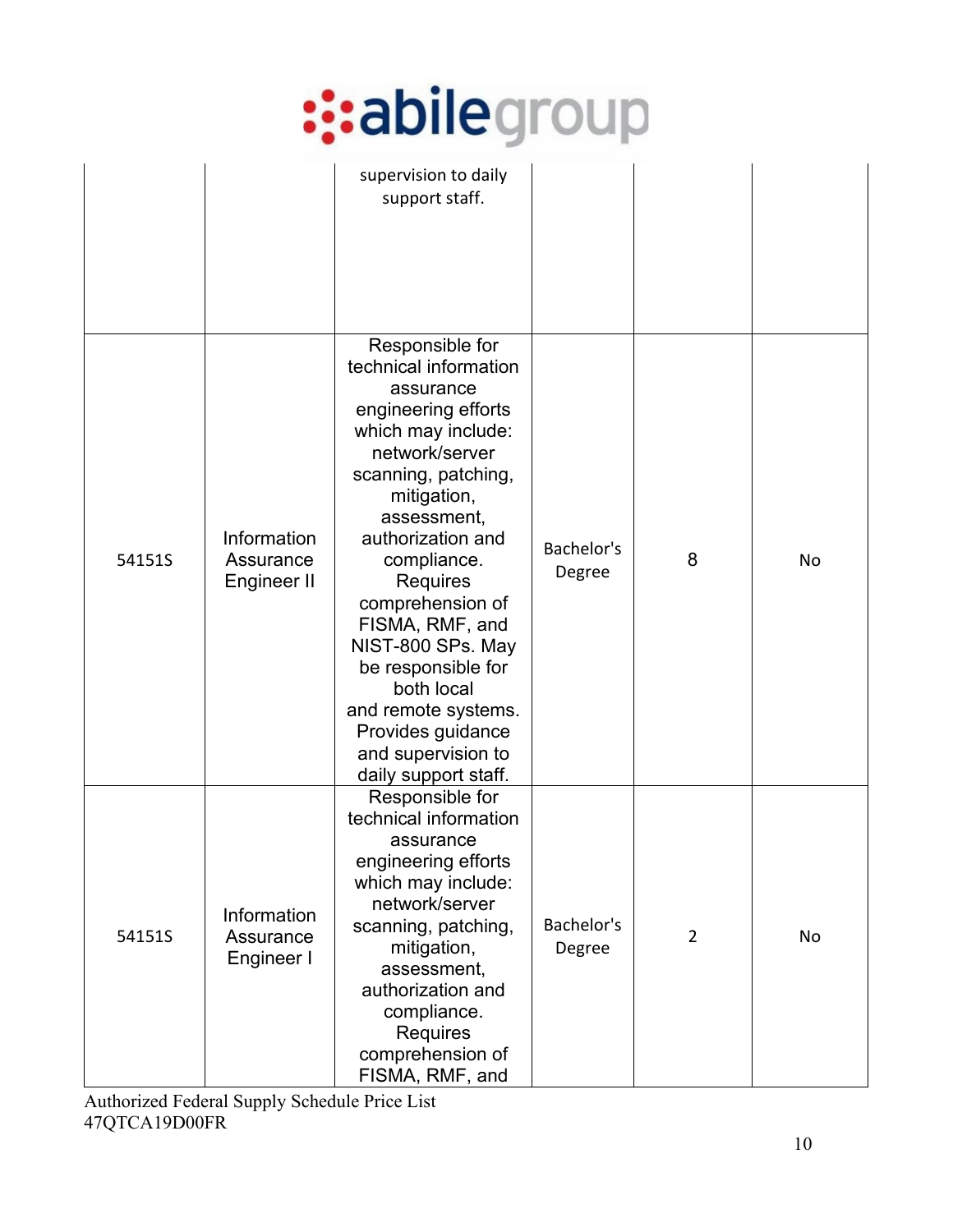|        |                                                   | NIST-800 SPs. May<br>be responsible for<br>both local<br>and remote systems.                                                                                                                                                                                                                                                                                                                                                          |                      |   |           |
|--------|---------------------------------------------------|---------------------------------------------------------------------------------------------------------------------------------------------------------------------------------------------------------------------------------------------------------------------------------------------------------------------------------------------------------------------------------------------------------------------------------------|----------------------|---|-----------|
| 54151S | <b>Systems</b><br>Engineer II                     | Duties will include<br>performing, leading,<br>and coordinating<br>activities for the<br>development of<br>complex information<br>technology systems<br>in one or more of the<br>following areas:<br>requirements<br>analysis, design<br>analysis, design,<br>programming,<br>software integration,<br>documentation, test<br>and evaluation, and<br>other technical tasks.<br>Performs quality<br>assurance tasks,<br>when required. | Bachelor's<br>Degree | 6 | <b>No</b> |
| 54151S | <b>Systems</b><br>Administrator<br>$\mathbf{III}$ | System Administrator<br>III is responsible for<br>maintaining specific<br>systems within the IT<br>environment. As<br>required, the System<br>Administrator III is<br>responsible for the<br>maintenance,<br>configuration, upkeep,<br>and reliable operation<br>of his/her assigned<br>systems, networks,<br>storage, and cloud-                                                                                                     | Bachelor's<br>Degree | 3 | No        |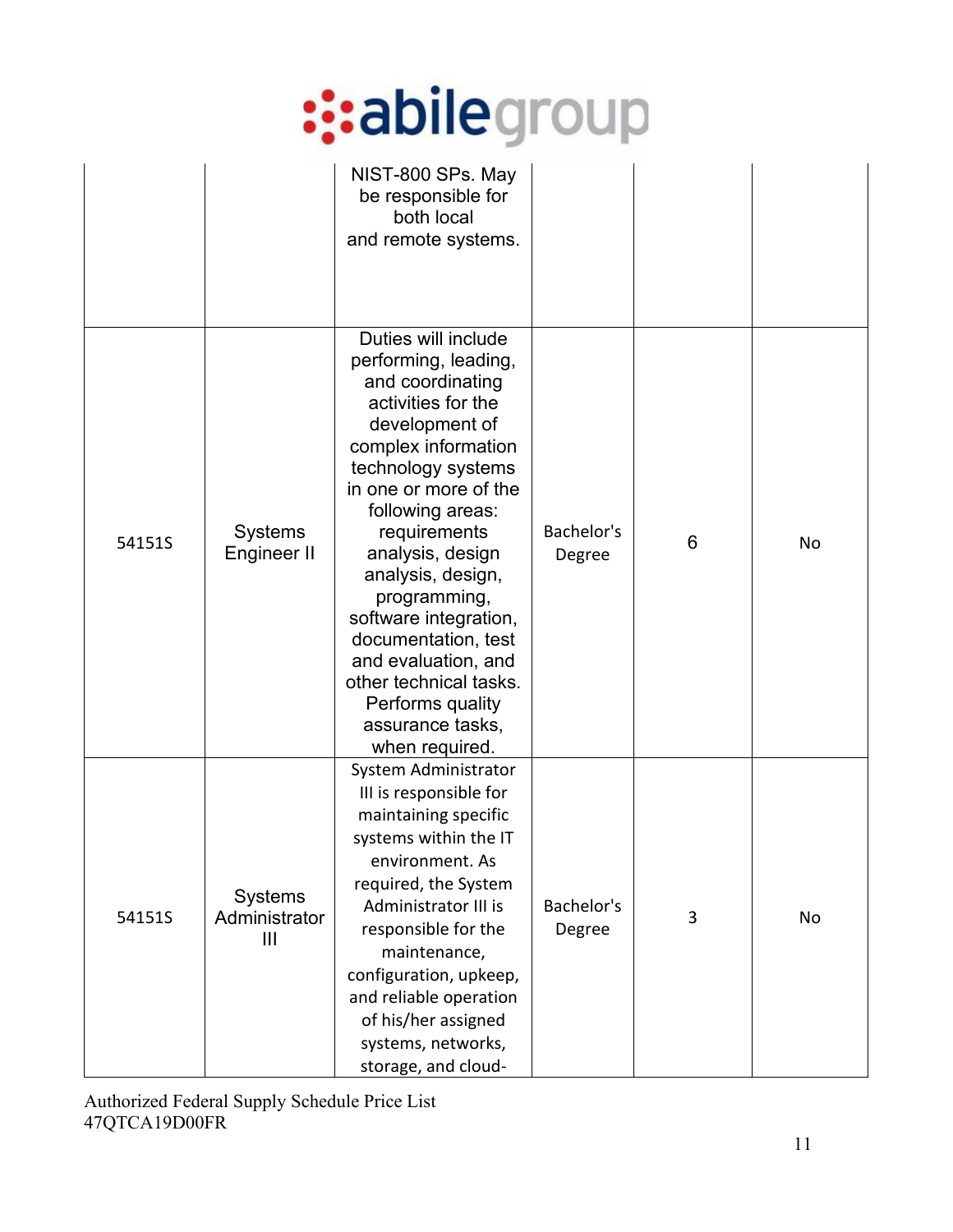|        |                               | based technologies.<br>System Administrator<br>III develops standard<br>operating procedures<br>and runbooks for the IT<br>systems. System<br>Administrator III has<br>senior-level technical<br>skills relating to the<br>technologies or<br>scripting languages<br>used in the operation<br>of the IT systems.                                                                                                                                                                                                                                                                             |                      |   |    |
|--------|-------------------------------|----------------------------------------------------------------------------------------------------------------------------------------------------------------------------------------------------------------------------------------------------------------------------------------------------------------------------------------------------------------------------------------------------------------------------------------------------------------------------------------------------------------------------------------------------------------------------------------------|----------------------|---|----|
| 54151S | <b>Network</b><br>Engineer II | Assists in the<br>analysis of local and<br>wide area network<br>systems, including<br>planning, designing,<br>evaluating, selecting<br>operating systems<br>and protocol suites<br>and configuring<br>communication<br>media with<br>concentrators,<br>bridges and other<br>devices. Assists with<br>resolving<br>interoperability<br>problems to obtain<br>operation across all<br>platforms including<br>email, files transfer,<br>multimedia,<br>teleconferencing and<br>the like. Configures<br>systems to user<br>environments.<br>Supports acquisition<br>of hardware and<br>software. | Bachelor's<br>Degree | 5 | No |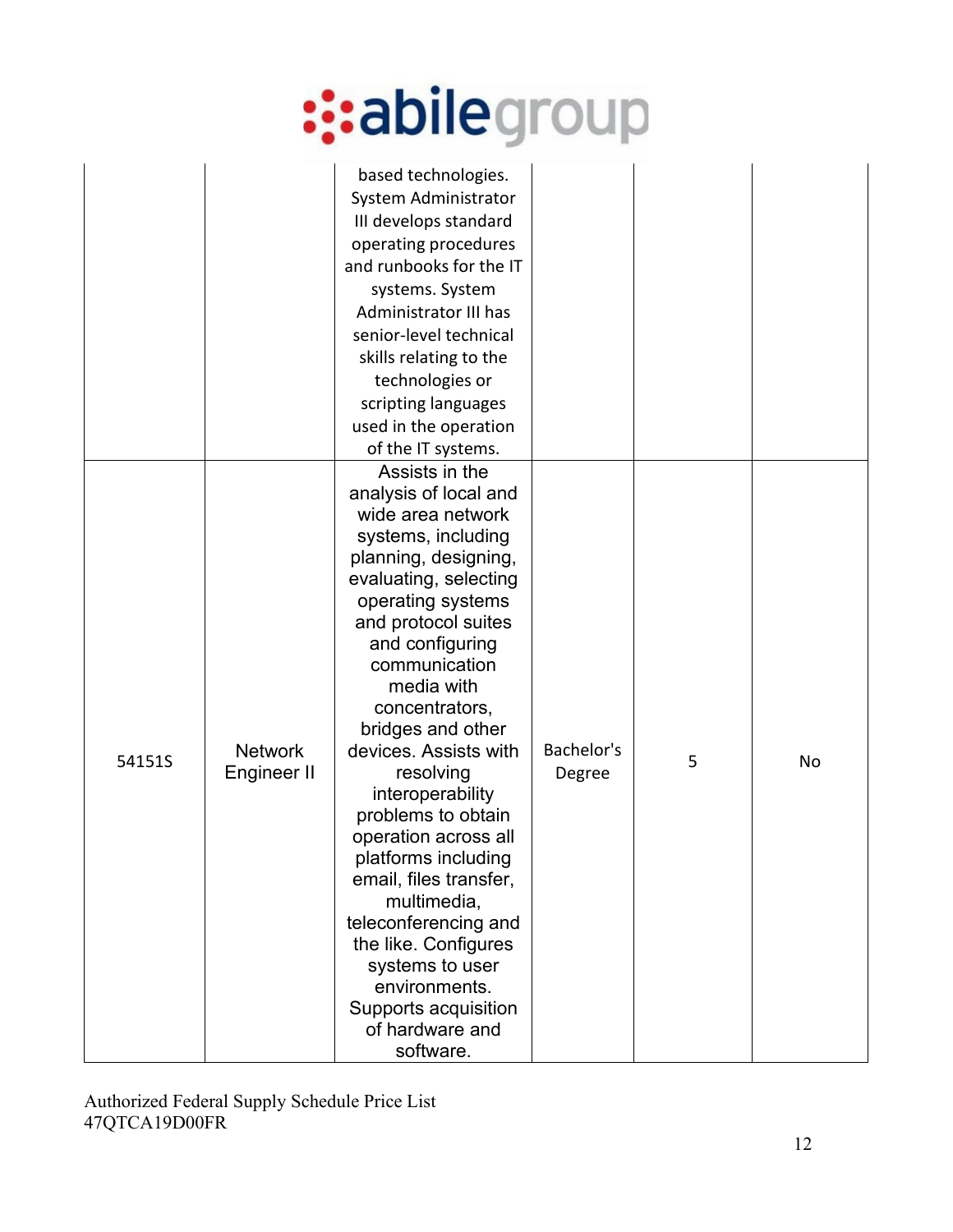| 54151S | <b>IT Project</b><br>Manager | Responsible for<br>coordinating,<br>defining, staffing, and<br>managing one or<br>multiple projects. In<br>order to ensure the<br>delivery of a high<br>quality software<br>application, manager<br>must work across the<br>business,<br>management, Quality<br>Assurance and<br>Testing, Systems<br>Analyst, Software<br>Development, and<br><b>Technical Writing</b><br>teams to ensure the<br>delivery of a high<br>quality software<br>application. IT Project<br>Manager is primary<br>technical point of<br>contact with higher-<br>level Project<br>Manager(s) and/or<br>Program Manager<br>and various technical<br>personnel on project.<br>Develops project<br>schedules,<br>coordinates project<br>status meetings and<br>manages resources<br>in all phases of<br>software<br>development<br>lifecycle. | Bachelor's<br>Degree | 5 | No |
|--------|------------------------------|---------------------------------------------------------------------------------------------------------------------------------------------------------------------------------------------------------------------------------------------------------------------------------------------------------------------------------------------------------------------------------------------------------------------------------------------------------------------------------------------------------------------------------------------------------------------------------------------------------------------------------------------------------------------------------------------------------------------------------------------------------------------------------------------------------------------|----------------------|---|----|
|--------|------------------------------|---------------------------------------------------------------------------------------------------------------------------------------------------------------------------------------------------------------------------------------------------------------------------------------------------------------------------------------------------------------------------------------------------------------------------------------------------------------------------------------------------------------------------------------------------------------------------------------------------------------------------------------------------------------------------------------------------------------------------------------------------------------------------------------------------------------------|----------------------|---|----|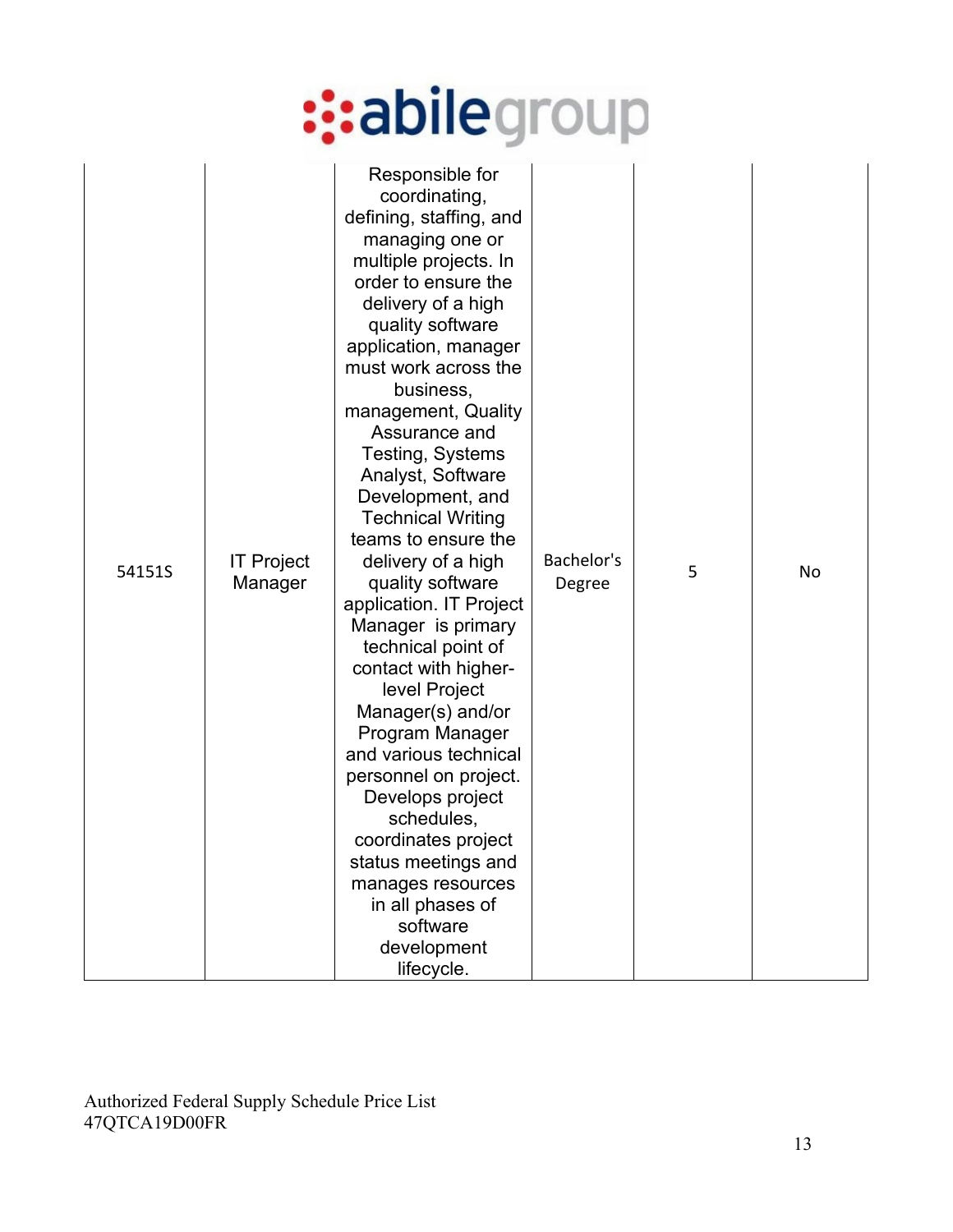| 54151S | <b>IT Subject</b><br><b>Matter Expert</b> | Responsible for<br>providing technical<br>and functional<br>knowledge and<br>analysis of highly<br>specialist IT related<br>applications and<br>operational<br>environments.<br>Performs high-level<br>systems analysis,<br>design, integration,<br>documentation and<br>implementation.<br>Applies principles,<br>methods, and<br>knowledge of the<br>functional area of a<br>capability to specific<br>task order<br>requirements.<br>Prepares<br>requirements<br>documents, detailed<br>specifications, and<br>participates in the<br>development of<br>detailed design for<br>system components. | Bachelor's<br>Degree | 8 | No |
|--------|-------------------------------------------|------------------------------------------------------------------------------------------------------------------------------------------------------------------------------------------------------------------------------------------------------------------------------------------------------------------------------------------------------------------------------------------------------------------------------------------------------------------------------------------------------------------------------------------------------------------------------------------------------|----------------------|---|----|
|--------|-------------------------------------------|------------------------------------------------------------------------------------------------------------------------------------------------------------------------------------------------------------------------------------------------------------------------------------------------------------------------------------------------------------------------------------------------------------------------------------------------------------------------------------------------------------------------------------------------------------------------------------------------------|----------------------|---|----|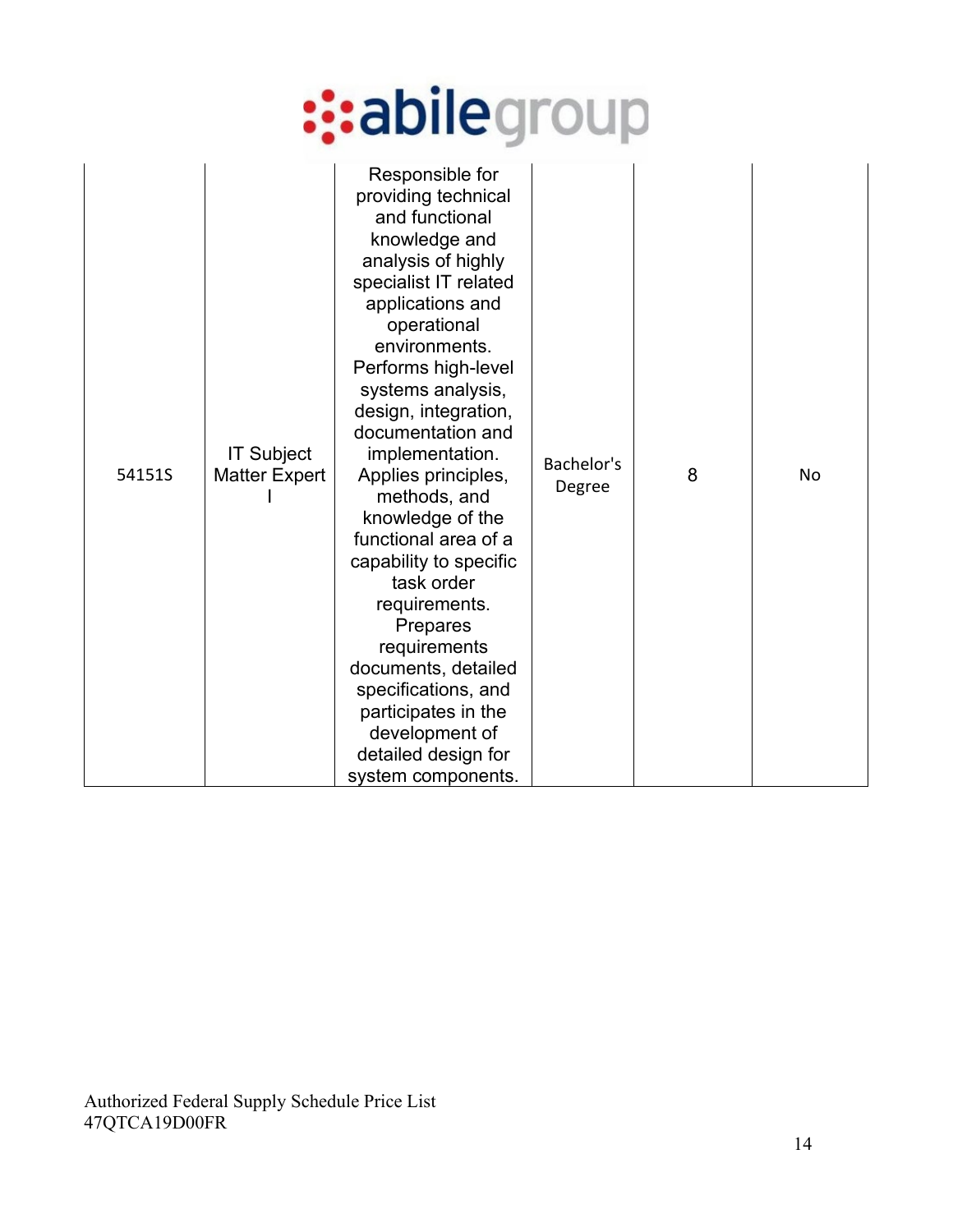| 54151S | <b>IT Project</b><br>Manager III | Responsible for<br>coordinating,<br>defining, staffing, and<br>managing one or<br>multiple projects. In<br>order to ensure the<br>delivery of a high<br>quality software<br>application, manager<br>must work across the<br>business,<br>management, Quality<br>Assurance and<br>Testing, Systems<br>Analyst, Software<br>Development, and<br><b>Technical Writing</b><br>teams to ensure the<br>delivery of a high<br>quality software<br>application. IT Project<br>Manager is primary<br>technical point of<br>contact with higher-<br>level Project<br>Manager(s) and/or<br>Program Manager<br>and various technical<br>personnel on project.<br>Develops project<br>schedules,<br>coordinates project<br>status meetings and<br>manages resources<br>in all phases of<br>software<br>development<br>lifecycle. Works with<br>the project business<br>owner to oversee<br>delivery performance,<br>ensure delivery<br>quality and report | Bachelor's<br>Degree | 8 | No |
|--------|----------------------------------|----------------------------------------------------------------------------------------------------------------------------------------------------------------------------------------------------------------------------------------------------------------------------------------------------------------------------------------------------------------------------------------------------------------------------------------------------------------------------------------------------------------------------------------------------------------------------------------------------------------------------------------------------------------------------------------------------------------------------------------------------------------------------------------------------------------------------------------------------------------------------------------------------------------------------------------------|----------------------|---|----|
|--------|----------------------------------|----------------------------------------------------------------------------------------------------------------------------------------------------------------------------------------------------------------------------------------------------------------------------------------------------------------------------------------------------------------------------------------------------------------------------------------------------------------------------------------------------------------------------------------------------------------------------------------------------------------------------------------------------------------------------------------------------------------------------------------------------------------------------------------------------------------------------------------------------------------------------------------------------------------------------------------------|----------------------|---|----|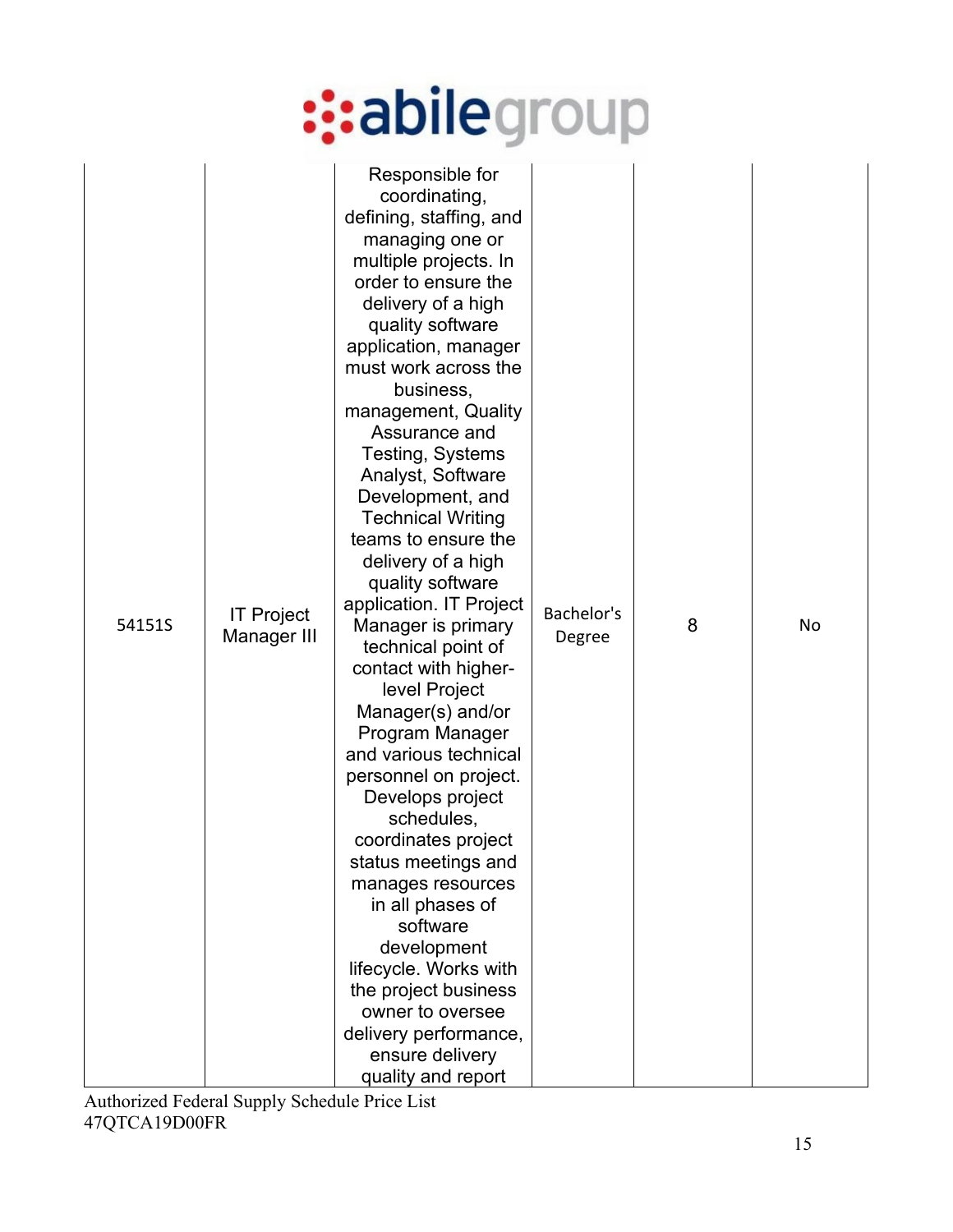|        |                                                            | schedule, cost, and<br>execution<br>performance.<br>Provides guidance<br>and supervision to<br>daily support staff.                                                                                                                                                                                                                                                                                                                                                                                                                   |                      |    |    |
|--------|------------------------------------------------------------|---------------------------------------------------------------------------------------------------------------------------------------------------------------------------------------------------------------------------------------------------------------------------------------------------------------------------------------------------------------------------------------------------------------------------------------------------------------------------------------------------------------------------------------|----------------------|----|----|
| 54151S | <b>IT Subject</b><br><b>Matter Expert</b><br>$\mathbf{  }$ | Responsible for<br>providing technical<br>and functional<br>knowledge and<br>analysis of highly<br>specialist IT related<br>applications and<br>operational<br>environments.<br>Performs high-level<br>systems analysis,<br>design, integration,<br>documentation and<br>implementation.<br>Applies principles,<br>methods, and<br>knowledge of the<br>functional area of a<br>capability to specific<br>task order<br>requirements.<br>Prepares<br>requirements<br>documents, detailed<br>specifications, and<br>participates in the | Bachelor's<br>Degree | 11 | No |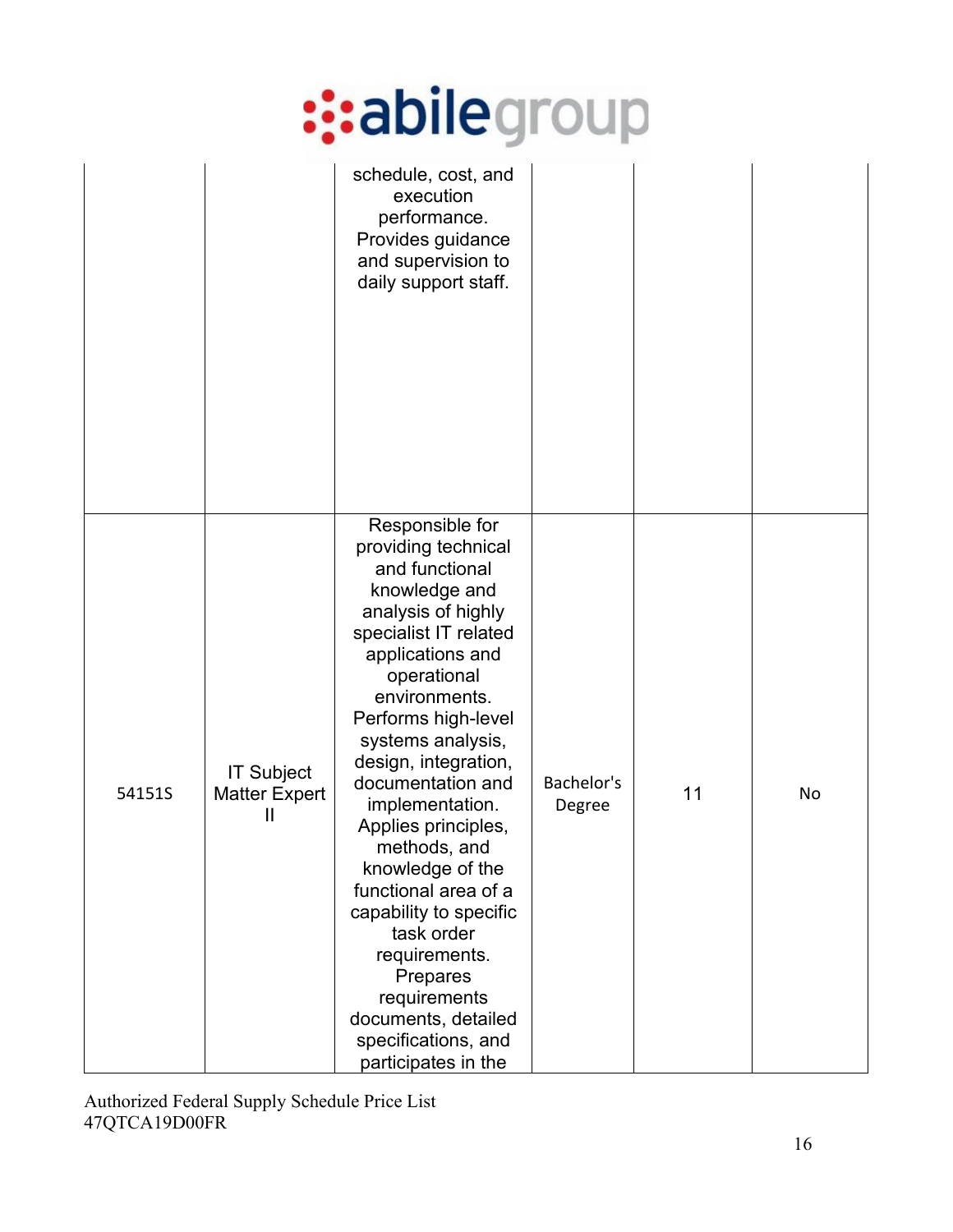|        |                         | development of<br>detailed design for<br>system components.<br>Provides expert<br>guidance and<br>instruction in a<br>particular area or with<br>a specific technology<br>tool, product or<br>environment.<br>Provides guidance<br>and supervision to<br>daily support staff.                                                                                                                                                                                                                                                                                                                |                      |    |           |
|--------|-------------------------|----------------------------------------------------------------------------------------------------------------------------------------------------------------------------------------------------------------------------------------------------------------------------------------------------------------------------------------------------------------------------------------------------------------------------------------------------------------------------------------------------------------------------------------------------------------------------------------------|----------------------|----|-----------|
| 54151S | Enterprise<br>Architect | The Enterprise<br><b>Architect assists</b><br>senior personnel<br>working with<br>executive<br>management to<br>address the entire<br>organization through<br>enterprise-wide<br>activity modeling and<br>simulation of what<br>functions are<br>performed, who<br>performs them,<br>where and when the<br>functions are<br>performed, and how<br>why they are<br>performed. The<br><b>Enterprise Architect</b><br>applies<br>comprehensive<br>methods for<br>describing current<br>and/or future<br>structure and<br>behavior of an<br>organization's<br>processes,<br>information systems, | Bachelor's<br>Degree | 12 | <b>No</b> |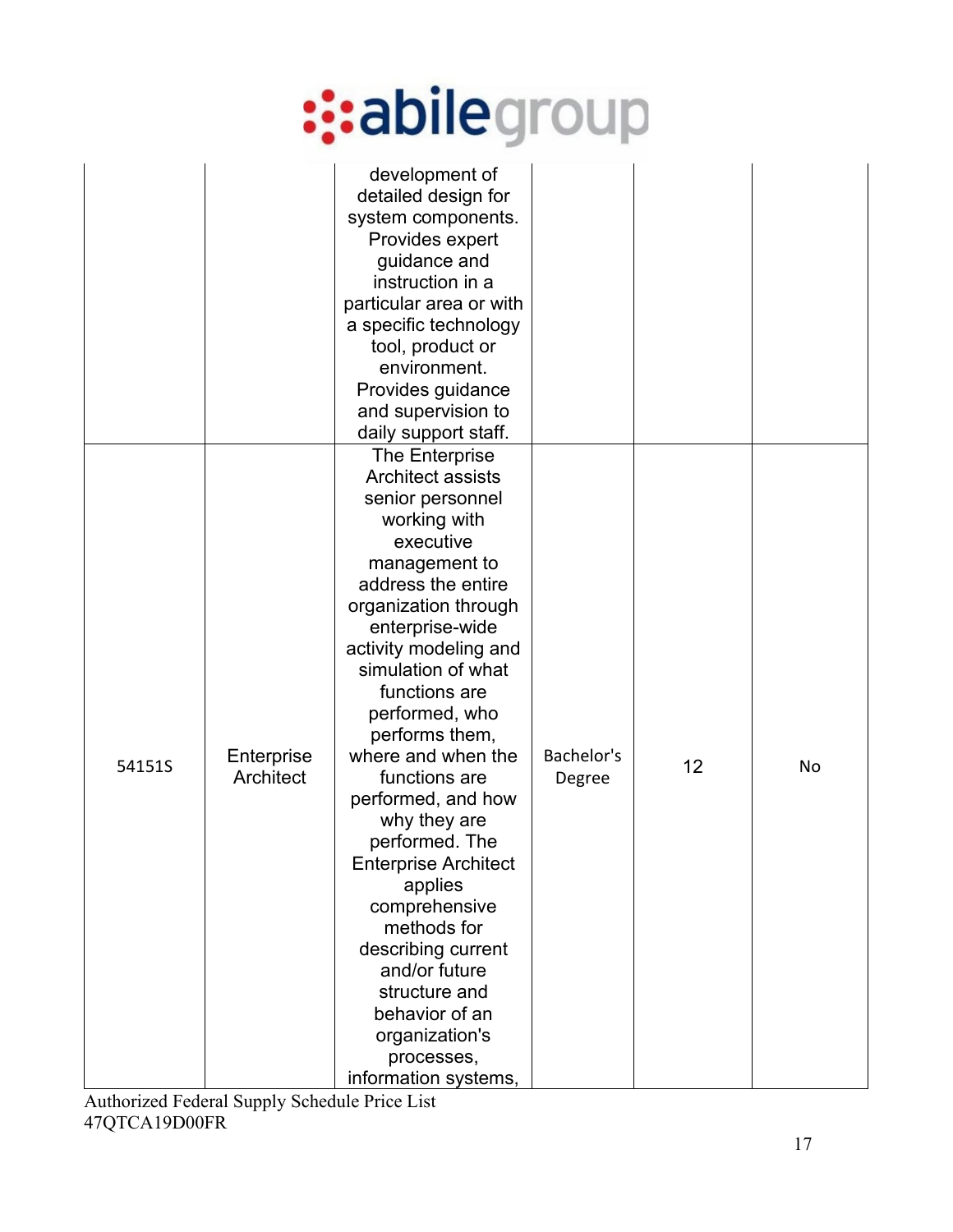|        |                                                | personnel and<br>organizational sub-<br>units, so that they<br>align with the<br>organization's core<br>goals and strategic<br>direction. The<br><b>Enterprise Architect</b><br>assists in addressing<br>business<br>architecture,<br>performance<br>management and<br>process architecture<br>as well.                                                                                                                                                                                                                                                                        |                    |   |    |
|--------|------------------------------------------------|--------------------------------------------------------------------------------------------------------------------------------------------------------------------------------------------------------------------------------------------------------------------------------------------------------------------------------------------------------------------------------------------------------------------------------------------------------------------------------------------------------------------------------------------------------------------------------|--------------------|---|----|
| 54151S | <b>IT Subject</b><br><b>Matter Expert</b><br>Ш | Responsible for<br>providing technical<br>and functional<br>knowledge and<br>analysis of highly<br>specialist IT related<br>applications and<br>operational<br>environments.<br>Performs high-level<br>systems analysis,<br>design, integration,<br>documentation and<br>implementation.<br>Applies principles,<br>methods, and<br>knowledge of the<br>functional area of a<br>capability to specific<br>task order<br>requirements.<br>Prepares<br>requirements<br>documents, detailed<br>specifications, and<br>participates in the<br>development of<br>detailed design for | Master's<br>Degree | 6 | No |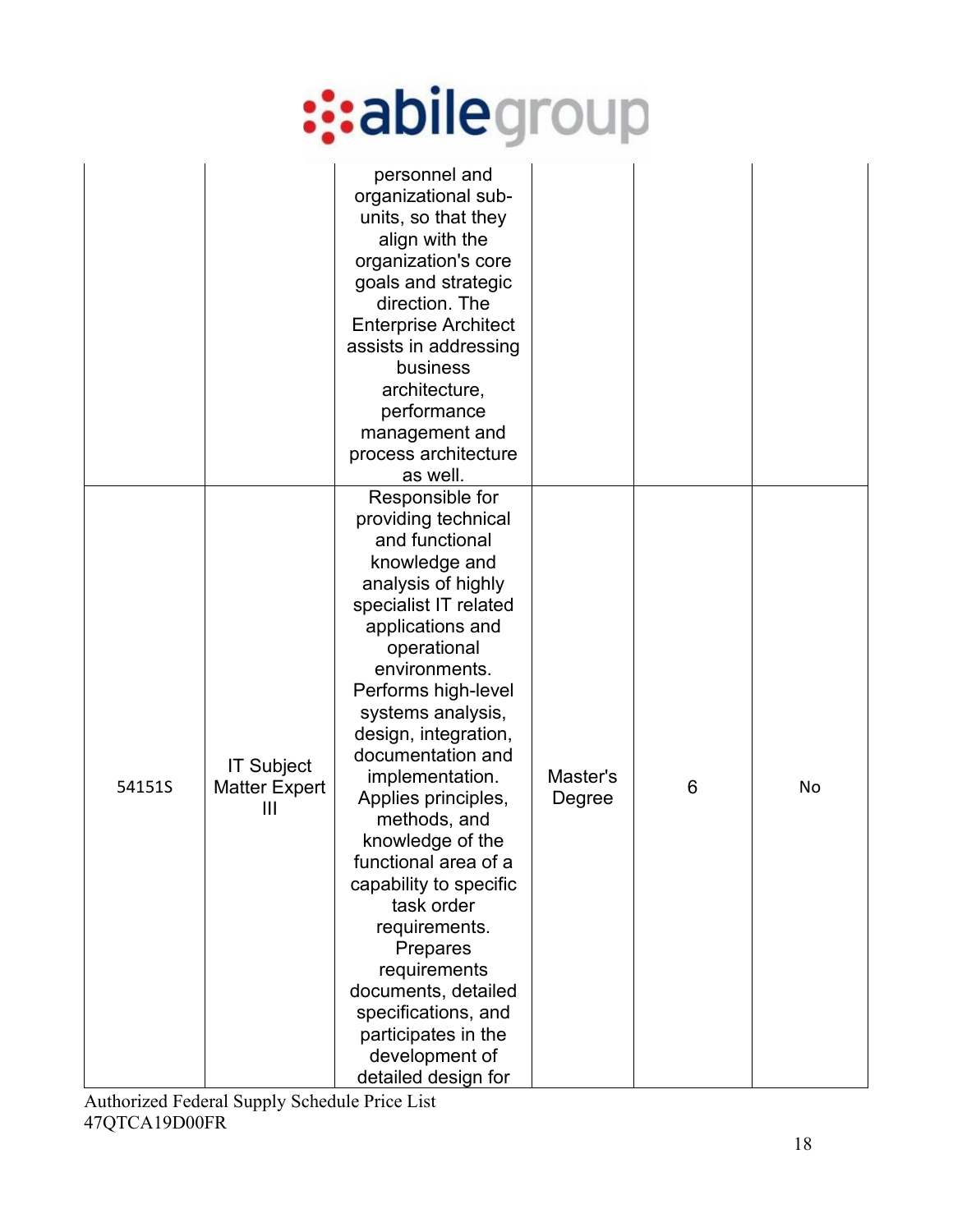|           |                                 | system components.<br>Provides expert<br>guidance and<br>instruction in a<br>particular area or with<br>a specific technology<br>tool, product or<br>environment. Makes<br>recommendations<br>and advises on<br>organization-wide<br>system<br>improvements,<br>optimization or<br>maintenance efforts.<br>Provides guidance<br>and supervision to<br>daily support staff.                                                                                                                                                                                                                                                          |                      |                |                                                                      |
|-----------|---------------------------------|-------------------------------------------------------------------------------------------------------------------------------------------------------------------------------------------------------------------------------------------------------------------------------------------------------------------------------------------------------------------------------------------------------------------------------------------------------------------------------------------------------------------------------------------------------------------------------------------------------------------------------------|----------------------|----------------|----------------------------------------------------------------------|
| 54151HACS | Cyber<br>Security<br>Engineer 1 | Responsible for driving<br>the stability and<br>sustainability of cyber<br>security networks and<br>systems for scaling and<br>reliable operations for<br>cyber security programs<br>and activities. Provides<br>functional expertise in<br>defining security<br>requirements and<br>developing security<br>solutions for information<br>protection. Defines and<br>develops security policies<br>and processes related to<br>the protection of<br>sensitive or classified<br>information. Provides<br>design, review and<br>recommendations for<br>testing. Performs<br>systems integration,<br>verification and<br>validation and | Bachelor's<br>Degree | $\overline{2}$ | Security<br><b>Clearances</b><br>may be<br>required up<br>to TS/SCI" |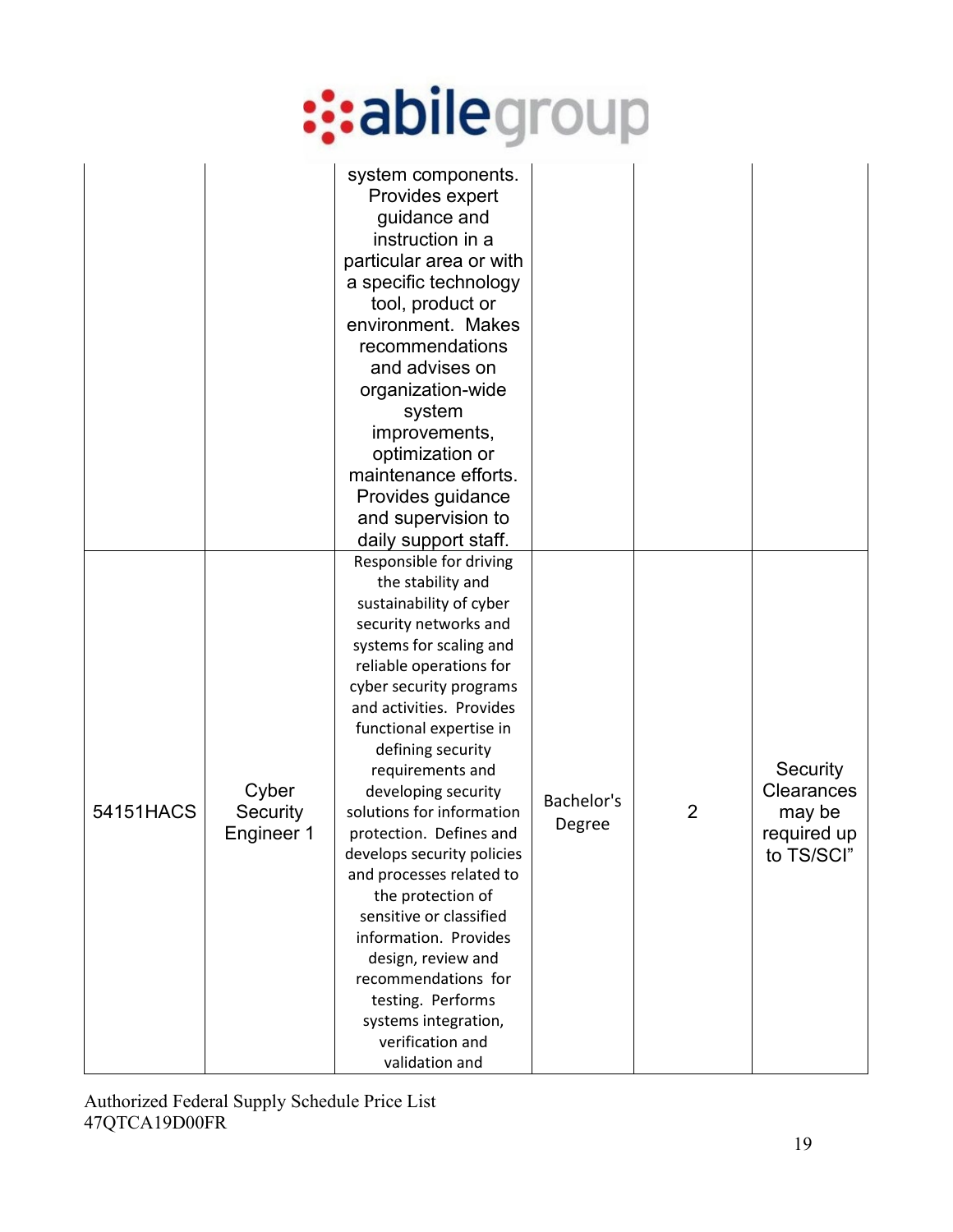|           |                                | supportability and<br>effectiveness analysis for<br>total systems.                                                                                                                                                                                                                                                                                                                                                                                                                                                                                                                                                                                  |                      |   |                                                               |
|-----------|--------------------------------|-----------------------------------------------------------------------------------------------------------------------------------------------------------------------------------------------------------------------------------------------------------------------------------------------------------------------------------------------------------------------------------------------------------------------------------------------------------------------------------------------------------------------------------------------------------------------------------------------------------------------------------------------------|----------------------|---|---------------------------------------------------------------|
| 54151HACS | Cyber<br>Security<br>Manager 2 | Responsible for driving<br>cyber security strategies<br>and planning changes.<br>Provides oversight of<br>management and<br>program and project<br>resources. Maintains<br>responsibility for<br>managing the program<br>team an daily operations<br>of project development.<br>Service as a cyber<br>security technical expert.<br>Assesses program<br>feasability with designed<br>solutions. Advises team<br>of major developments.<br>Reviews work products<br>and oversees the<br>development of Cyber<br>deliverables,<br>documentation, and<br>reporting. Responsible<br>for technical solutions,<br>resource allocation, and<br>delegation. | Bachelor's<br>Degree | 4 | Security<br>Clearances<br>may be<br>required up<br>to TS/SCI" |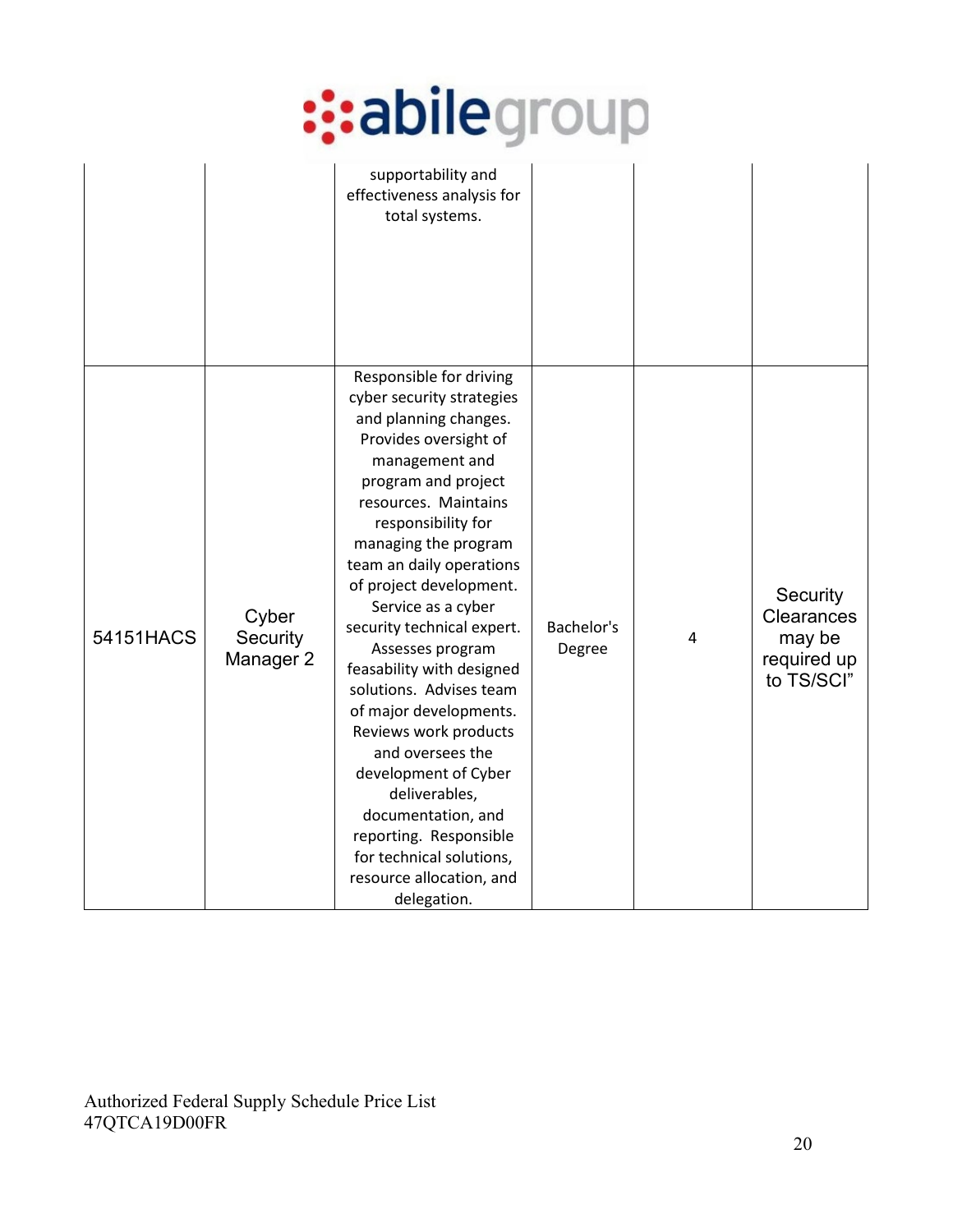| 54151HACS | Cyber<br>Seurity<br>Manager 3 | Responsible for driving<br>cyber security strategies<br>and planning changes.<br>Provides oversight of<br>management and<br>program and project<br>resources. Maintains<br>responsibility for<br>managing the program<br>team an daily operations<br>of project development.<br>Service as a cyber<br>security technical expert.<br>Assesses program<br>feasability with designed<br>solutions. Advises team<br>of major developments.<br>Reviews work products<br>and oversees the<br>development of Cyber<br>deliverables,<br>documentation, and<br>reporting. Responsible<br>for technical solutions,<br>resource allocation, and<br>delegation. Provides<br>guidance and supervision<br>to daily support staff. | Bachelor's<br>Degree | 6 | Security<br>Clearances<br>may be<br>required up<br>to TS/SCI" |
|-----------|-------------------------------|---------------------------------------------------------------------------------------------------------------------------------------------------------------------------------------------------------------------------------------------------------------------------------------------------------------------------------------------------------------------------------------------------------------------------------------------------------------------------------------------------------------------------------------------------------------------------------------------------------------------------------------------------------------------------------------------------------------------|----------------------|---|---------------------------------------------------------------|
|-----------|-------------------------------|---------------------------------------------------------------------------------------------------------------------------------------------------------------------------------------------------------------------------------------------------------------------------------------------------------------------------------------------------------------------------------------------------------------------------------------------------------------------------------------------------------------------------------------------------------------------------------------------------------------------------------------------------------------------------------------------------------------------|----------------------|---|---------------------------------------------------------------|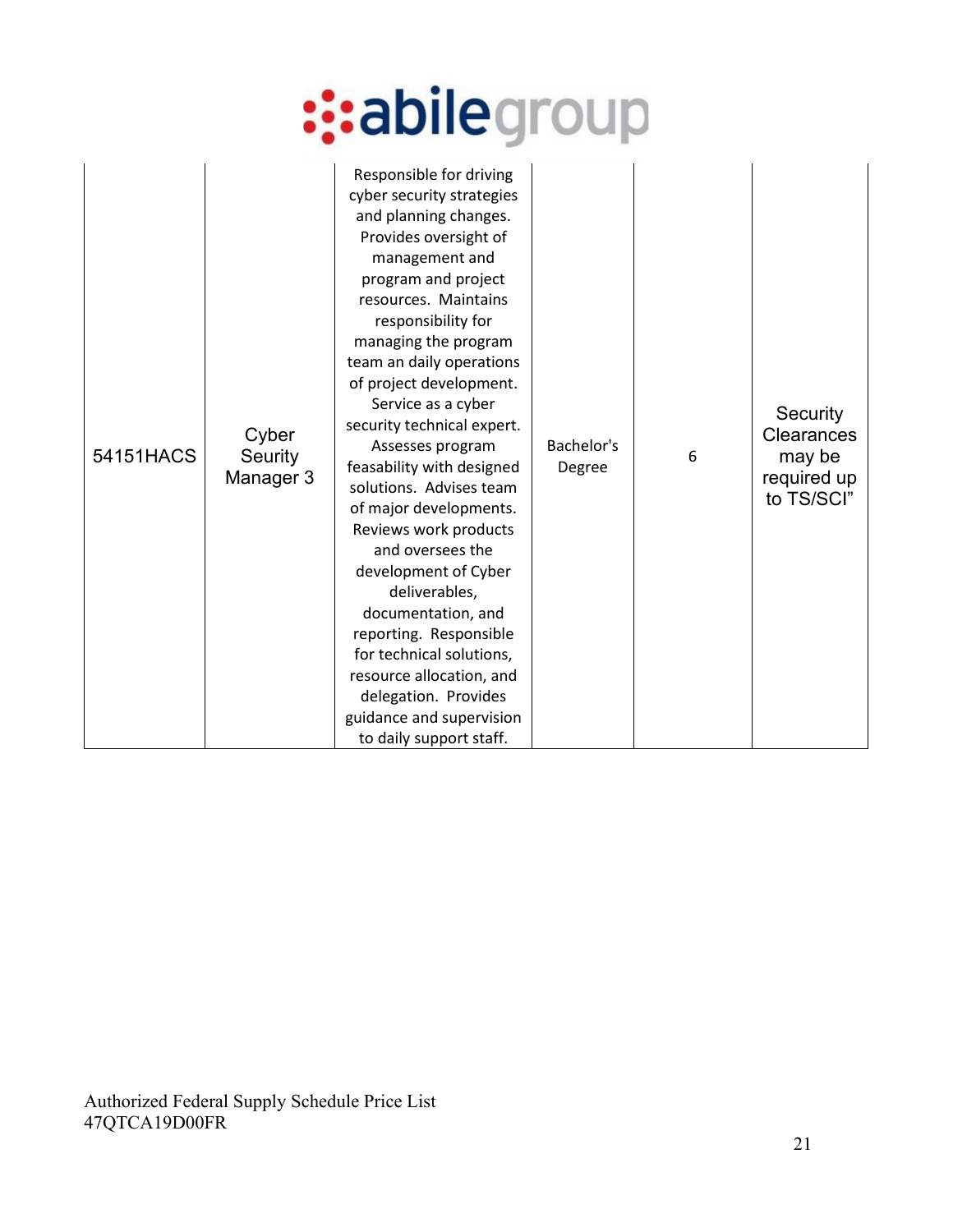| improvements.<br>Participates in design of<br>information system<br>contingency plans that<br>maintain appropriate<br>levels of protection and<br>meet time requirements<br>for minimizing operations<br>impact to customer<br>organization. Conducts<br>security product<br>evaluations, and<br>recommends products,<br>technologies and<br>upgrades to improve the | 54151HACS | Information<br>Assurance<br>Specialist 1 | Provides technical<br>support in the areas of<br>vulnerability assessment,<br>risk assessment, network<br>security, product<br>evaluation, and security<br>implementation.<br>Analyzes the client<br>system security, conducts<br>gap analysis, determines<br>enterprise information<br>security standards, and<br>develops and implements<br>information security<br>standards and<br>procedures. Responsible<br>for designing and<br>implementing solutions<br>for protecting the<br>confidentiality, integrity<br>and availability of<br>sensitive information.<br>Ensures that all<br>information systems are<br>functional and secure.<br>Provides technical<br>evaluations of customer<br>systems and assists with<br>making security | Associate's<br>Degree | $\overline{2}$ | Security<br><b>Clearances</b><br>may be<br>required up<br>to TS/SCI" |
|----------------------------------------------------------------------------------------------------------------------------------------------------------------------------------------------------------------------------------------------------------------------------------------------------------------------------------------------------------------------|-----------|------------------------------------------|---------------------------------------------------------------------------------------------------------------------------------------------------------------------------------------------------------------------------------------------------------------------------------------------------------------------------------------------------------------------------------------------------------------------------------------------------------------------------------------------------------------------------------------------------------------------------------------------------------------------------------------------------------------------------------------------------------------------------------------------|-----------------------|----------------|----------------------------------------------------------------------|
|----------------------------------------------------------------------------------------------------------------------------------------------------------------------------------------------------------------------------------------------------------------------------------------------------------------------------------------------------------------------|-----------|------------------------------------------|---------------------------------------------------------------------------------------------------------------------------------------------------------------------------------------------------------------------------------------------------------------------------------------------------------------------------------------------------------------------------------------------------------------------------------------------------------------------------------------------------------------------------------------------------------------------------------------------------------------------------------------------------------------------------------------------------------------------------------------------|-----------------------|----------------|----------------------------------------------------------------------|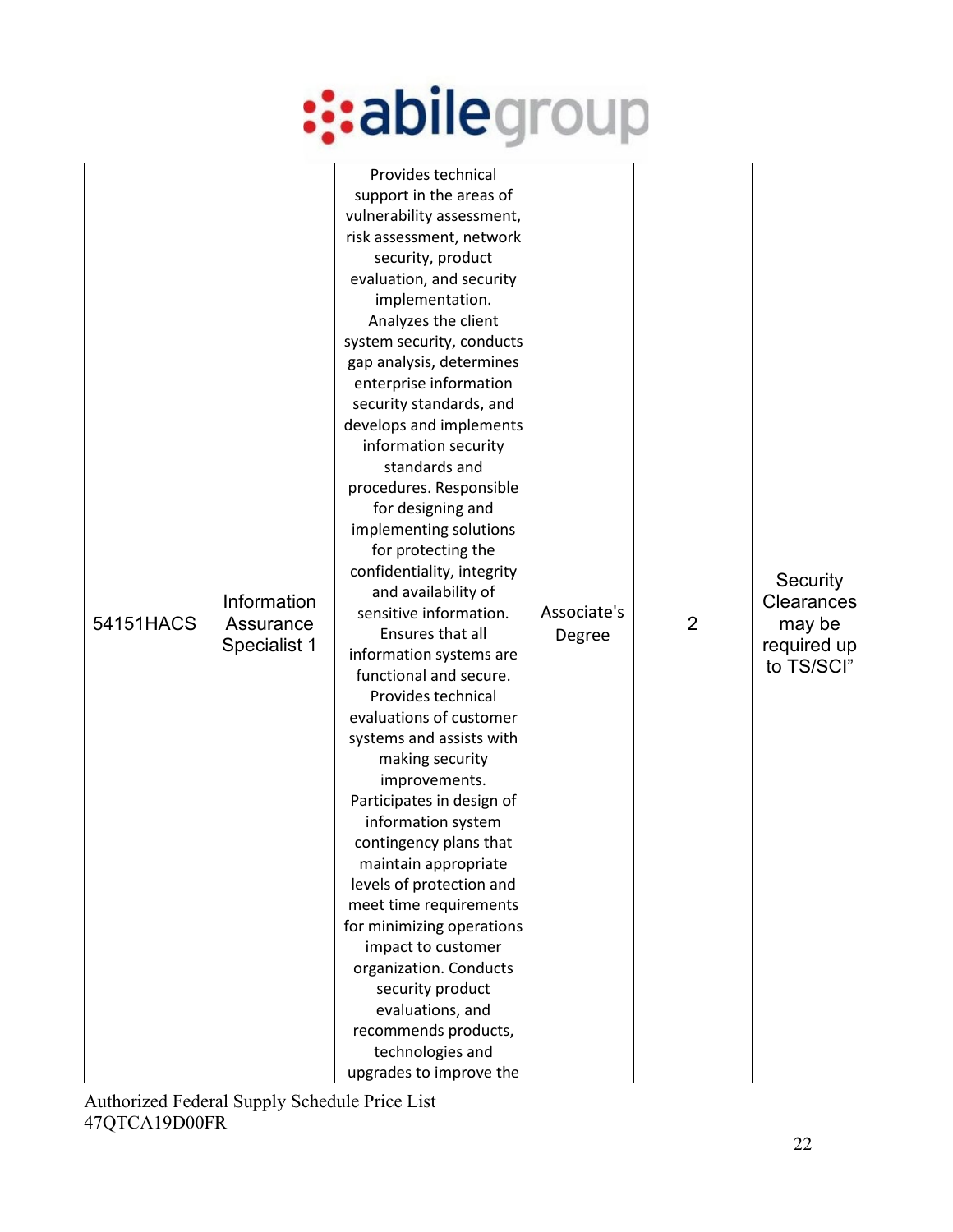|           |                                          | customer's security<br>posture. Conducts testing<br>and audit log reviews to<br>evaluate the<br>effectiveness of current<br>security measures.                                                                                                                                                                                                                                                                                                                                                                                                                                                                                                                                    |                      |   |                                                               |
|-----------|------------------------------------------|-----------------------------------------------------------------------------------------------------------------------------------------------------------------------------------------------------------------------------------------------------------------------------------------------------------------------------------------------------------------------------------------------------------------------------------------------------------------------------------------------------------------------------------------------------------------------------------------------------------------------------------------------------------------------------------|----------------------|---|---------------------------------------------------------------|
| 54151HACS | Information<br>Assurance<br>Specialist 3 | Provides senior-level<br>technical support in the<br>areas of vulnerability<br>assessment, risk<br>assessment, network<br>security, product<br>evaluation, and security<br>implementation.<br>Analyzes the client<br>system security, conducts<br>gap analysis, determines<br>enterprise information<br>security standards, and<br>develops and implements<br>information security<br>standards and<br>procedures. Responsible<br>for designing and<br>implementing solutions<br>for protecting the<br>confidentiality, integrity<br>and availability of<br>sensitive information.<br>Ensures that all<br>information systems are<br>functional and secure.<br>Provides technical | Bachelor's<br>Degree | 6 | Security<br>Clearances<br>may be<br>required up<br>to TS/SCI" |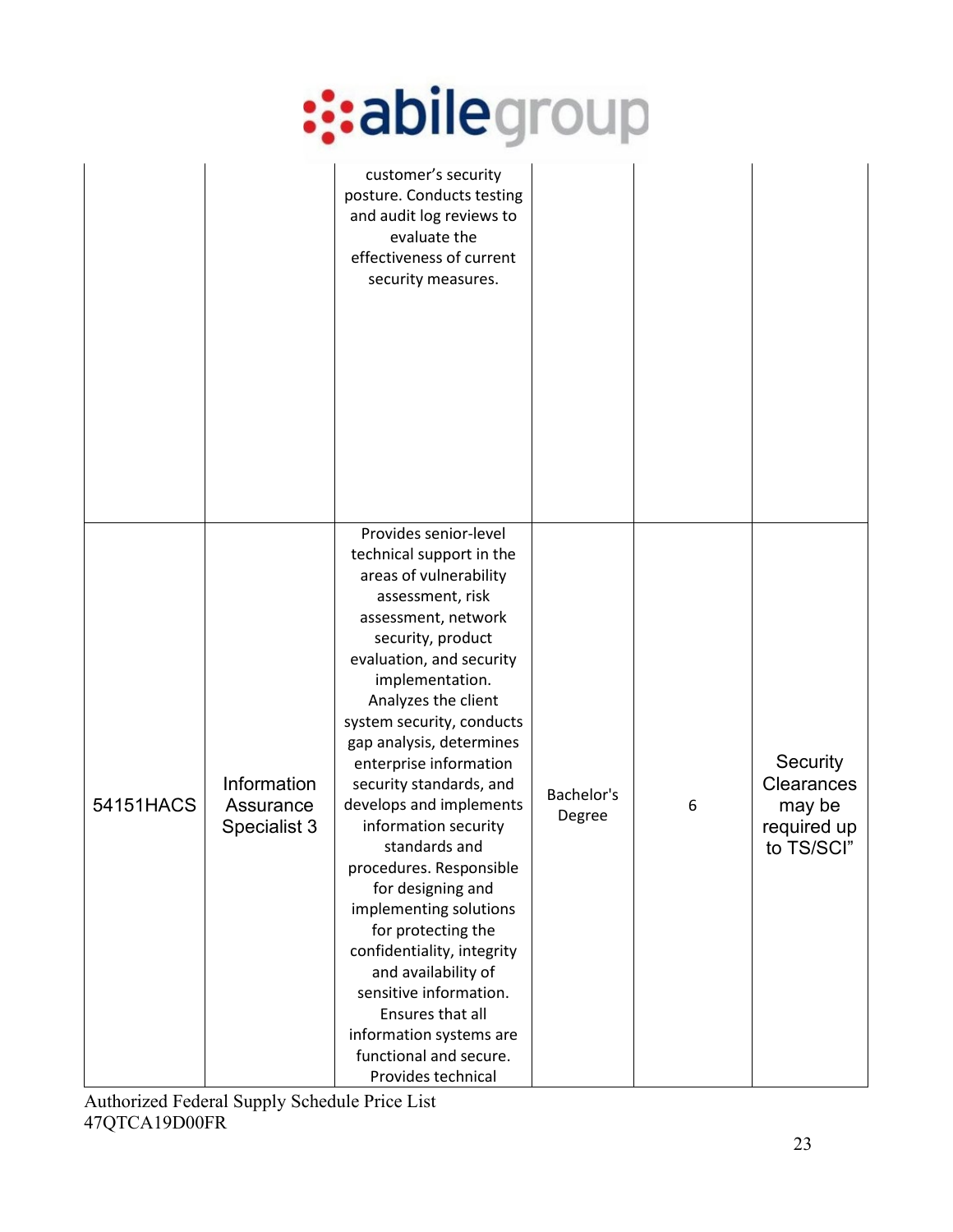|           |                                 | evaluations of customer<br>systems and assists with<br>making security<br>improvements.<br>Participates in design of<br>information system<br>contingency plans that<br>maintain appropriate<br>levels of protection and<br>meet time requirements<br>for minimizing operations<br>impact to customer<br>organization. Conducts<br>security product<br>evaluations, and<br>recommends products,<br>technologies and<br>upgrades to improve the<br>customer's security<br>posture. Conducts testing<br>and audit log reviews to<br>evaluate the<br>effectiveness of current<br>security measures.<br>Provides guidance and<br>supervision to daily |                       |   |                                                               |
|-----------|---------------------------------|---------------------------------------------------------------------------------------------------------------------------------------------------------------------------------------------------------------------------------------------------------------------------------------------------------------------------------------------------------------------------------------------------------------------------------------------------------------------------------------------------------------------------------------------------------------------------------------------------------------------------------------------------|-----------------------|---|---------------------------------------------------------------|
| 54151HACS | Cyber<br>Security<br>Analyst II | support staff.<br>Responsible for<br>conducting analysis on<br>cyber security<br>requirements for<br>information technology<br>networks, systems and<br>applications. Generates<br>policies and procedures<br>that satisfy enterprise<br>wide information security<br>requirements based on<br>government and<br>commercial<br>requirements. Develops<br>and implements solutions<br>that meet industry<br>standards. Develops and                                                                                                                                                                                                                | Associate's<br>Degree | 4 | Security<br>Clearances<br>may be<br>required up<br>to TS/SCI" |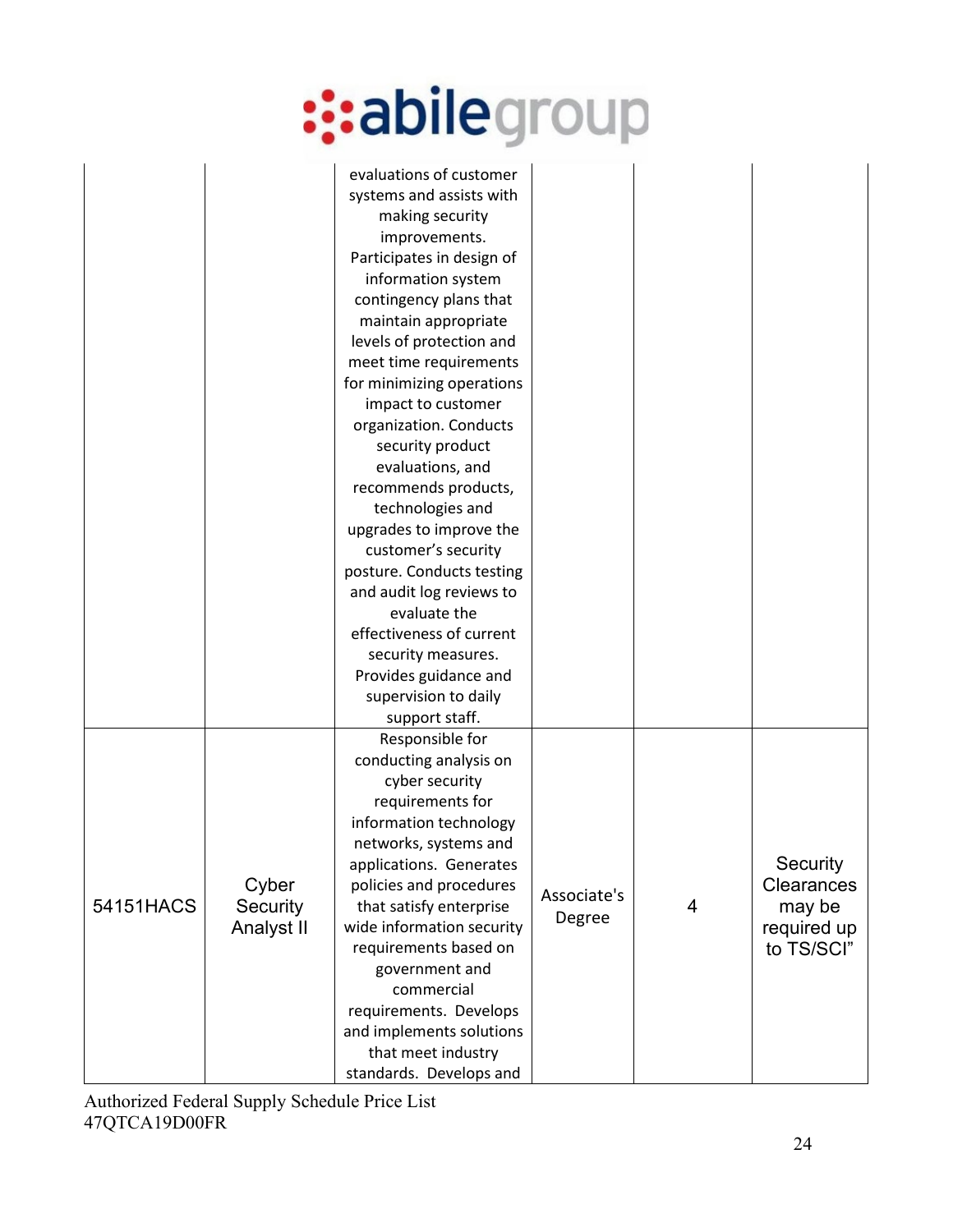|           |                                 | manages information<br>assurance<br>documentation; including<br>system security plans,<br>security policies, test and<br>evaluation, incident<br>response, disaster<br>recovery, contingency<br>plan, insider threat, and<br>other security related<br>plans.                                                                                                                                                                                                                                                                                                                                                                                                                                                                                                                                                                             |                      |   |                                                               |
|-----------|---------------------------------|-------------------------------------------------------------------------------------------------------------------------------------------------------------------------------------------------------------------------------------------------------------------------------------------------------------------------------------------------------------------------------------------------------------------------------------------------------------------------------------------------------------------------------------------------------------------------------------------------------------------------------------------------------------------------------------------------------------------------------------------------------------------------------------------------------------------------------------------|----------------------|---|---------------------------------------------------------------|
| 54151HACS | Cyber<br>Security<br>Engineer 3 | Responsible for driving<br>the stability and<br>sustainability of cyber<br>security networks and<br>systems for scaling and<br>reliable operations for<br>cyber security programs<br>and activities. Provides<br>functional expertise in<br>defining security<br>requirements and<br>developing security<br>solutions for information<br>protection. Defines and<br>develops security policies<br>and processes related to<br>the protection of<br>sensitive or classified<br>information. Provides<br>design, review and<br>recommendations for<br>testing. Performs<br>systems integration,<br>verification and<br>validation and<br>supportability and<br>effectiveness analysis for<br>total systems. Creates<br>proactive engineering<br>mechanisms, performs<br>functional analysis,<br>timeline analysis, detail<br>trade studies, | Bachelor's<br>Degree | 6 | Security<br>Clearances<br>may be<br>required up<br>to TS/SCI" |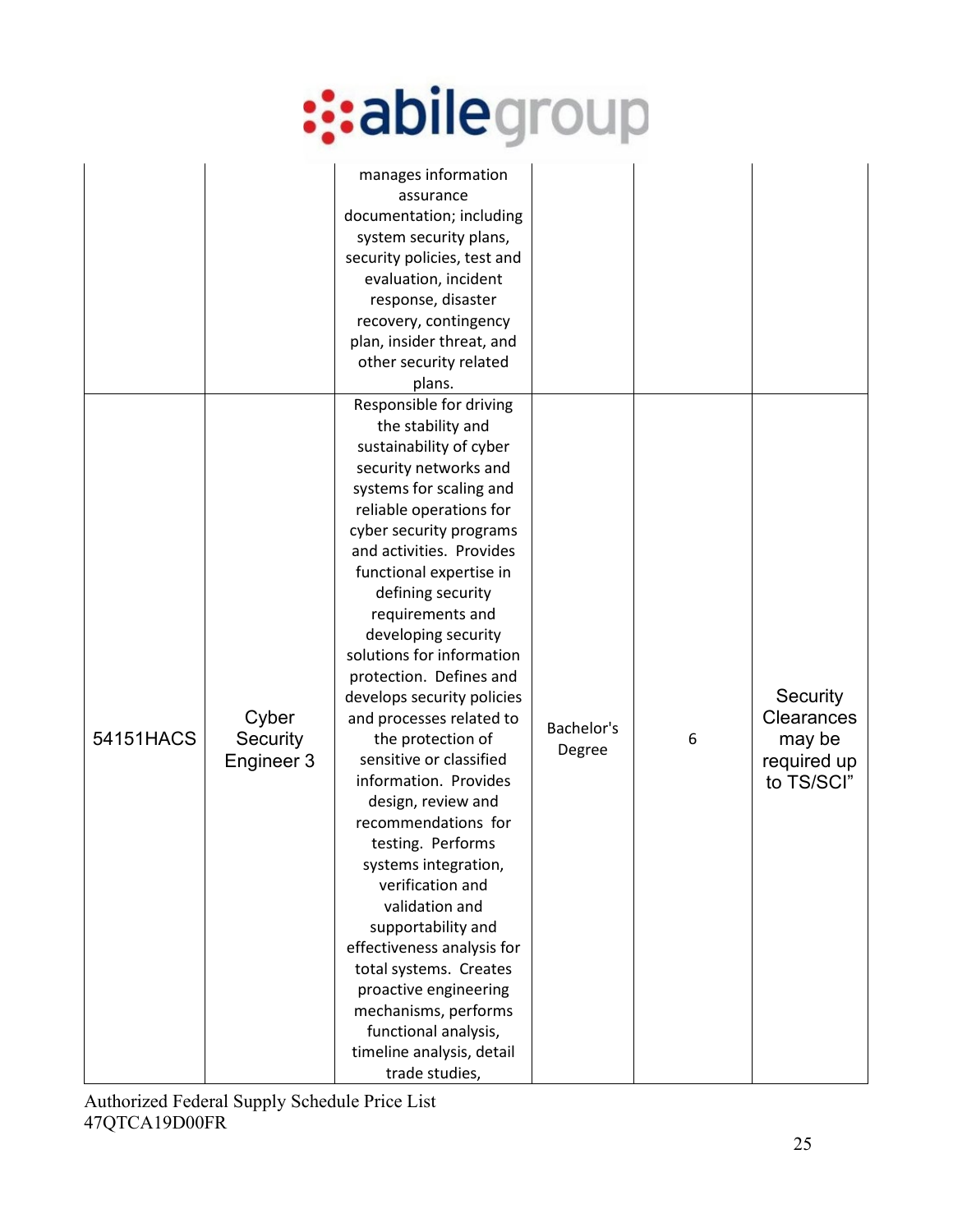|           |                                 | requirements allocation<br>and interface definition<br>studies for hardware and<br>software specifications.                                                                                                                                                                                                                                                                                                                                                                                                                                                                                                                                                                                                                                                                                                        |                      |   |                                                                      |
|-----------|---------------------------------|--------------------------------------------------------------------------------------------------------------------------------------------------------------------------------------------------------------------------------------------------------------------------------------------------------------------------------------------------------------------------------------------------------------------------------------------------------------------------------------------------------------------------------------------------------------------------------------------------------------------------------------------------------------------------------------------------------------------------------------------------------------------------------------------------------------------|----------------------|---|----------------------------------------------------------------------|
| 54151HACS | Cyber<br>Security<br>Engineer 2 | Responsible for driving<br>the stability and<br>sustainability of cyber<br>security networks and<br>systems for scaling and<br>reliable operations for<br>cyber security programs<br>and activities. Provides<br>functional expertise in<br>defining security<br>requirements and<br>developing security<br>solutions for information<br>protection. Defines and<br>develops security policies<br>and processes related to<br>the protection of<br>sensitive or classified<br>information. Provides<br>design, review and<br>recommendations for<br>testing. Performs<br>systems integration,<br>verification and<br>validation and<br>supportability and<br>effectiveness analysis for<br>total systems. Assists in<br>creating proactive<br>engineering mechanisms,<br>performs functional<br>analysis, timeline | Bachelor's<br>Degree | 4 | Security<br><b>Clearances</b><br>may be<br>required up<br>to TS/SCI" |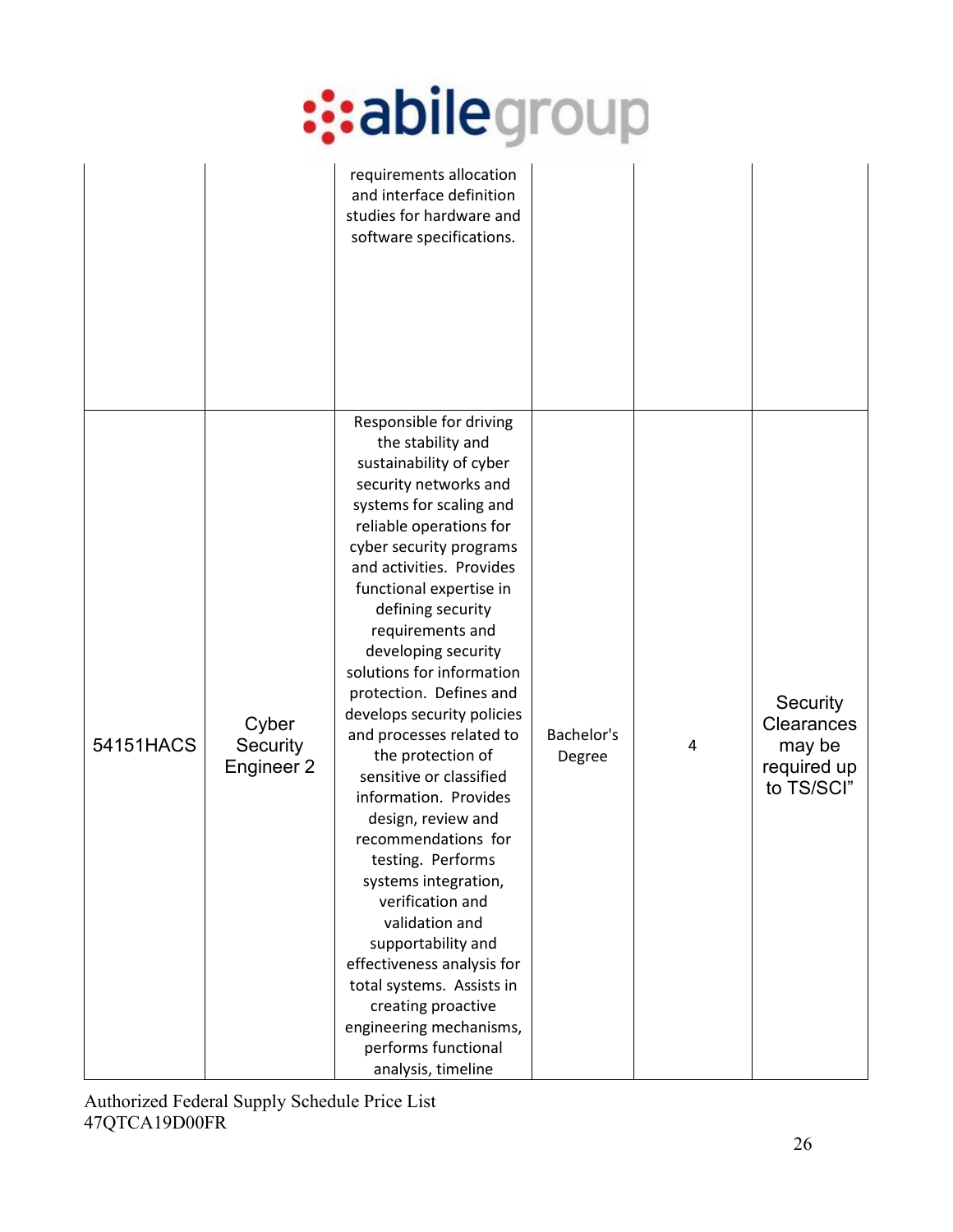|           |                                | analysis, detail trade<br>studies, requirements<br>allocation and interface<br>definition studies for<br>hardware and software<br>specifications.                                                                                                                                                                                                                                                                                                                                                                                                                                                                                                                                    |                       |                |                                                               |
|-----------|--------------------------------|--------------------------------------------------------------------------------------------------------------------------------------------------------------------------------------------------------------------------------------------------------------------------------------------------------------------------------------------------------------------------------------------------------------------------------------------------------------------------------------------------------------------------------------------------------------------------------------------------------------------------------------------------------------------------------------|-----------------------|----------------|---------------------------------------------------------------|
| 54151HACS | Cyber<br>Security<br>Analyst I | Responsible for<br>conducting analysis on<br>cyber security<br>requirements for<br>information technology<br>networks, systems and<br>applications. Generates<br>policies and procedures<br>that satisfy enterprise<br>wide information security<br>requirements based on<br>government and<br>commercial<br>requirements. Develops<br>and implements solutions<br>that meet industry<br>standards. Provides<br>Assistance for<br>information assurance<br>documentation; including<br>system security plans,<br>security policies, test and<br>evaluation, incident<br>response, disaster<br>recovery, contingency<br>plan, insider threat, and<br>other security related<br>plans. | Associate's<br>Degree | $\overline{2}$ | Security<br>Clearances<br>may be<br>required up<br>to TS/SCI" |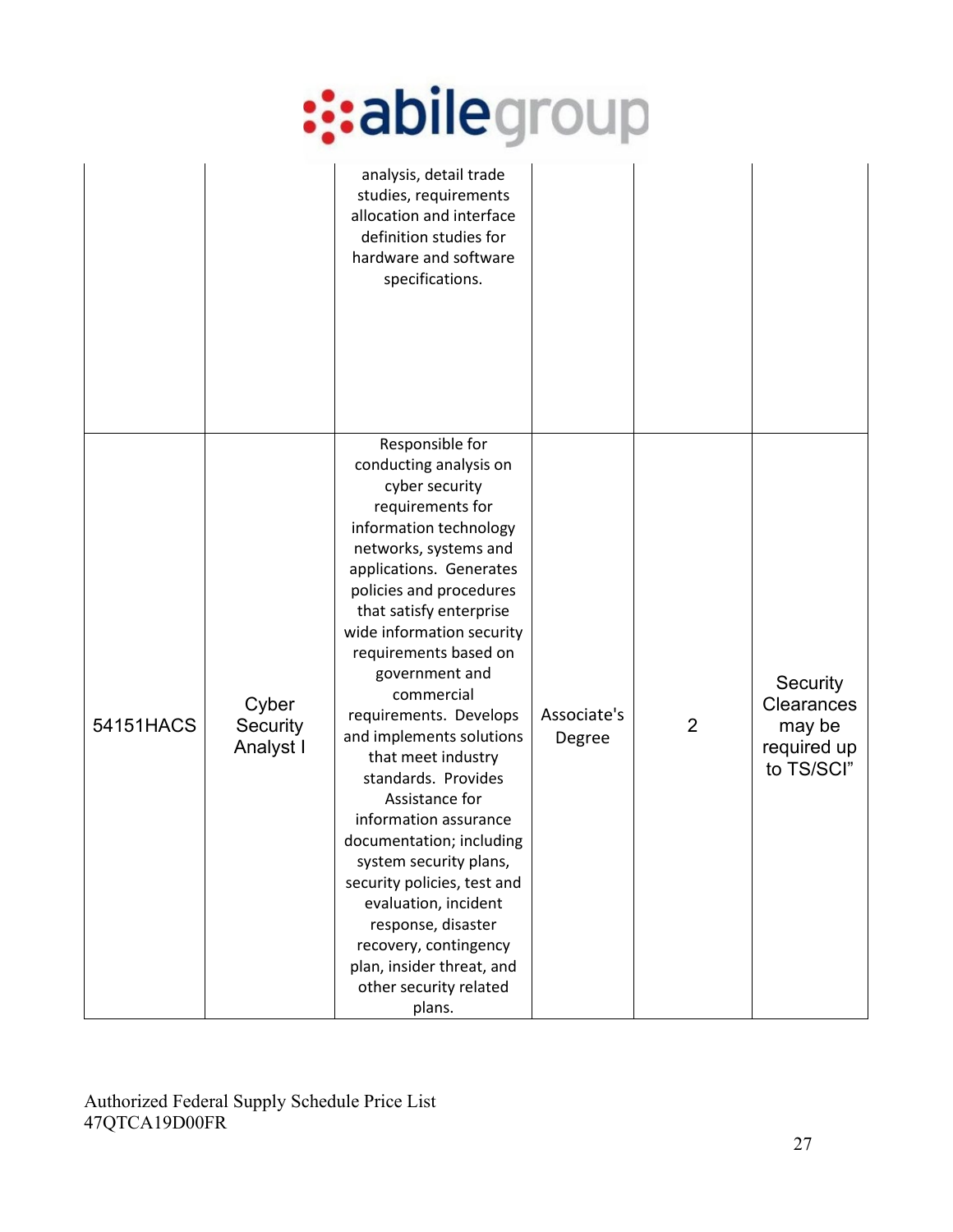| 54151HACS | Information<br>Assurance<br>Engineer 4               | Responsible for<br>performing information<br>systems engineering and<br>analysis for testing,<br>assessing, evaluating,<br>integrating and enforcing<br>requirements of<br>cybersecurity and<br>information assurance<br>products and tools to<br>coordinate assessment<br>and acquisition. Ensures<br>preservation and<br>restoration of systems.<br>Develops and manages IA<br>Risk management plans.<br>May perform network<br>intrusion detection and<br>monitoring, correlation<br>analysis and incident<br>management. Assists<br>architects and developers<br>in the identification and<br>implementation of<br>appropriate information<br>security. Enforces the<br>design and<br>implementation of<br>trusted relationships<br>among external systems<br>and architectures. | Bachelor's<br>Degree | 7 | Security<br>Clearances<br>may be<br>required up<br>to TS/SCI" |
|-----------|------------------------------------------------------|--------------------------------------------------------------------------------------------------------------------------------------------------------------------------------------------------------------------------------------------------------------------------------------------------------------------------------------------------------------------------------------------------------------------------------------------------------------------------------------------------------------------------------------------------------------------------------------------------------------------------------------------------------------------------------------------------------------------------------------------------------------------------------------|----------------------|---|---------------------------------------------------------------|
| 54151HACS | Cyber<br>Security<br>Subject<br><b>Matter Expert</b> | Responsible for providing<br>complex subject matter<br>expertise for<br>Cybersecurity programs<br>and activities. Provides<br>knowledge insight in a<br>technical and functional<br>aspect covering a wide<br>range of technical areas.<br>Maintains broad<br>understanding of<br>complex information<br>assurance, cyber security,                                                                                                                                                                                                                                                                                                                                                                                                                                                  | Bachelor's<br>Degree | 9 | Security<br>Clearances<br>may be<br>required up<br>to TS/SCI" |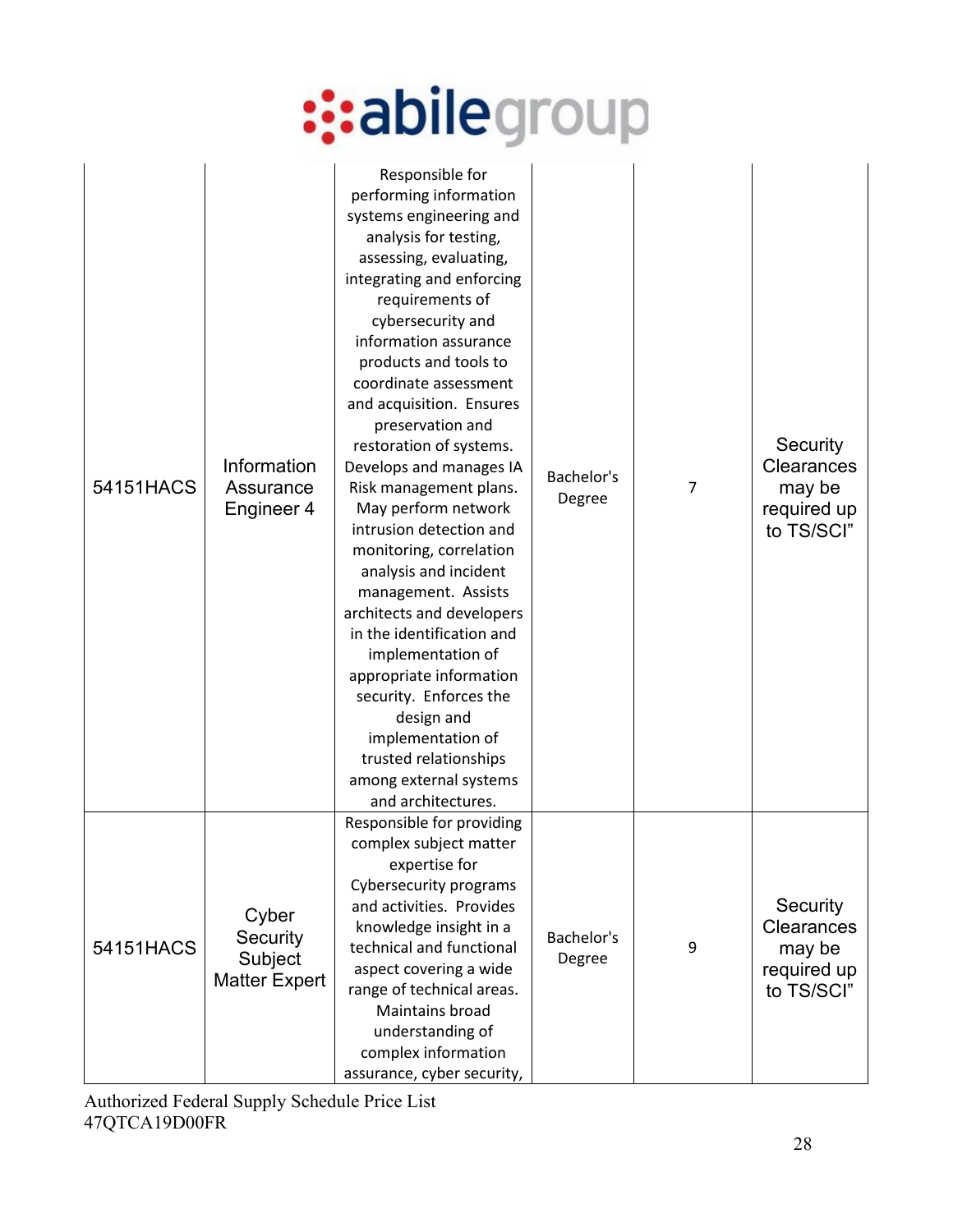| intel, infrastructure,     |  |
|----------------------------|--|
| operations, hardware,      |  |
| software, processes,       |  |
| systems and tools.         |  |
| Develops detailed          |  |
| solutions, designs,        |  |
| Engineering,               |  |
| environments,              |  |
| architectures, and         |  |
| provides expert advice     |  |
| and reviews for a variety  |  |
| of systems and             |  |
| engineering areas and      |  |
| oversees project           |  |
| implementation. Provides   |  |
| expert guidance and        |  |
| insight into specific      |  |
| technologies and their     |  |
| application and            |  |
| independently performs     |  |
| a variety of system design |  |
| and integration tasks      |  |
| where a specific subject   |  |
| matter expertise is        |  |
| necessary.                 |  |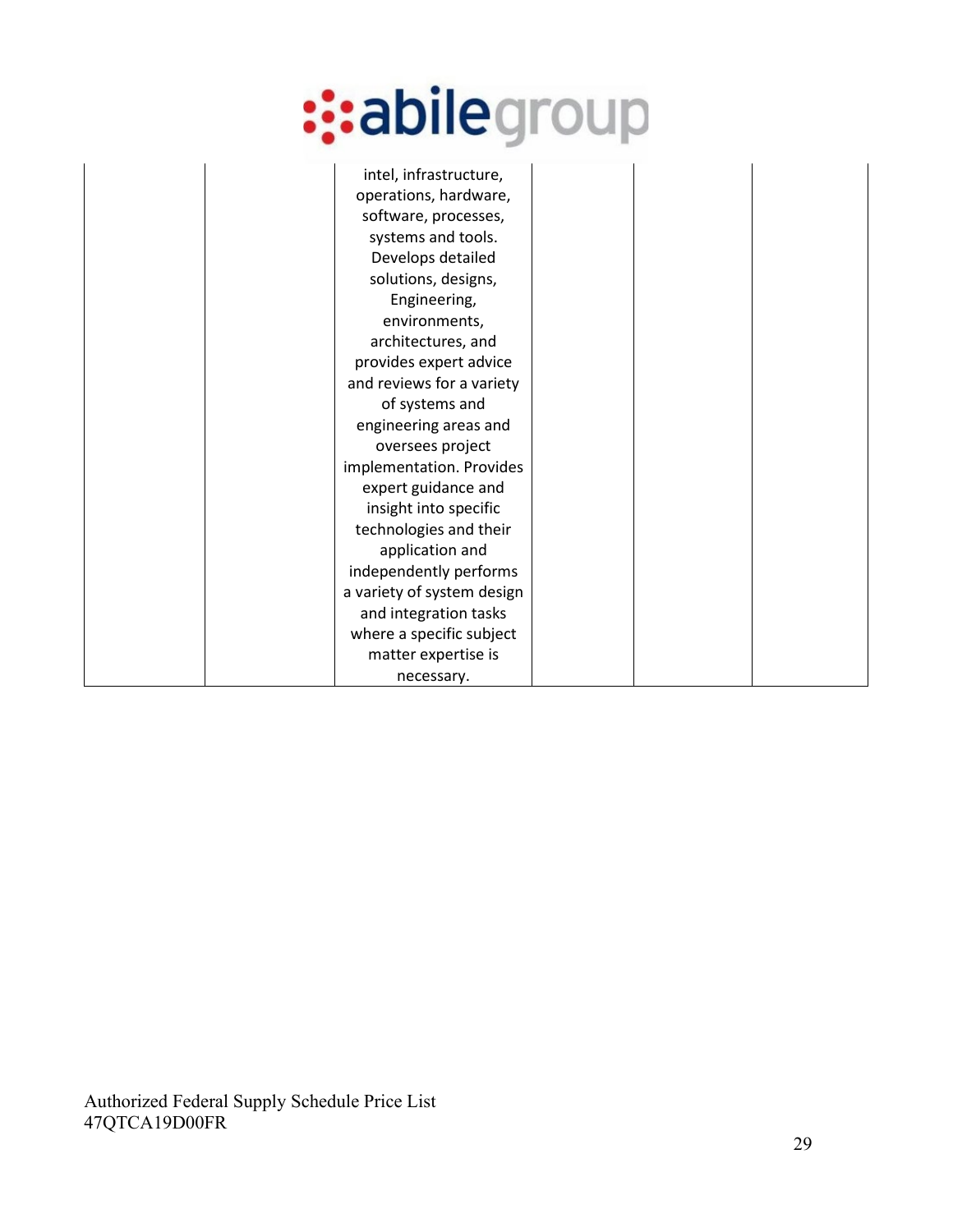

#### **Substitution Language & Table**

The Vendor offers only the personnel who meet or exceed the minimum qualification requirements stated in the Commercial Labor Category Descriptions provided herein. Vendor allows experience to substitute for minimum education requirements and education to substitute for minimum years of experience. Vendor criteria for substitution are as follows:

Education: An associate degree will equal 2 years of specific experience. A relevant bachelor's degree will equal 4 years of specific experience. A relevant Master's Degree will equal 6 years of specific experience. A Doctorate will equal 8 years of specific experience.

Experience: For every year of full-time specific field experience (e.g. IT specific for IT related positions), the person shall be credited with one Year of degree qualifications toward the values stated in the labor category descriptions.

Professional Certifications: An industry or Government recognized professional certification may also be provided as substitution for education in fields where those are regularly required and recognized (see table below).

GSA and/or the ordering activities may have access to any employee resume (by request) before, during, or after assignment of any GSA order. If for some extenuating reason a person assigned to an order must be replaced or substituted, the ordering activity will be notified in advance, in writing, and the substituted personnel will meet or exceed the required qualifications for the departing employee's labor category.

| Degree      | <b>IT Professional Services</b> | Equivalent                      | <b>HACS SIN</b>          |
|-------------|---------------------------------|---------------------------------|--------------------------|
|             | (54151S) Experience             | Certifications/Licenses         | Certification            |
|             | Equivalence                     |                                 | Equivalence              |
|             |                                 |                                 | (54151HACS)              |
| Associate's | 2 years field specific          | Vocational or technical         | Basic level              |
|             | experience                      | training in work related        | Professional             |
|             |                                 | field. Basic level              | 8570/8140M               |
|             |                                 | professional Certification      | certification (IAT I) or |
|             |                                 | such as IAT Level 1, A+,        | equivalent               |
|             |                                 | Cisco Certified Technician,     | certification.           |
|             |                                 | etc.                            |                          |
| Bachelor's  | Associate's degree $+2$         | <b>Entry level Professional</b> | Entry level              |
|             | years field specific            | certifications recognized in    | 8570/8140M or            |
|             | experience, or 4 years          | the field. For example,         | equivalent Professional  |
|             | field specific experience       | 8570/8140M certifications       | certifications (e.g. IAT |
|             |                                 | above IAT Level 1 for           | II, IAM I, IASAE I,      |
|             |                                 | Cyber, PMP for Project          | CSSP Analyst, CSSP       |
|             |                                 | Managers.                       | Infrastructure, CSSP     |

Substitution Table: Experience Equivalence